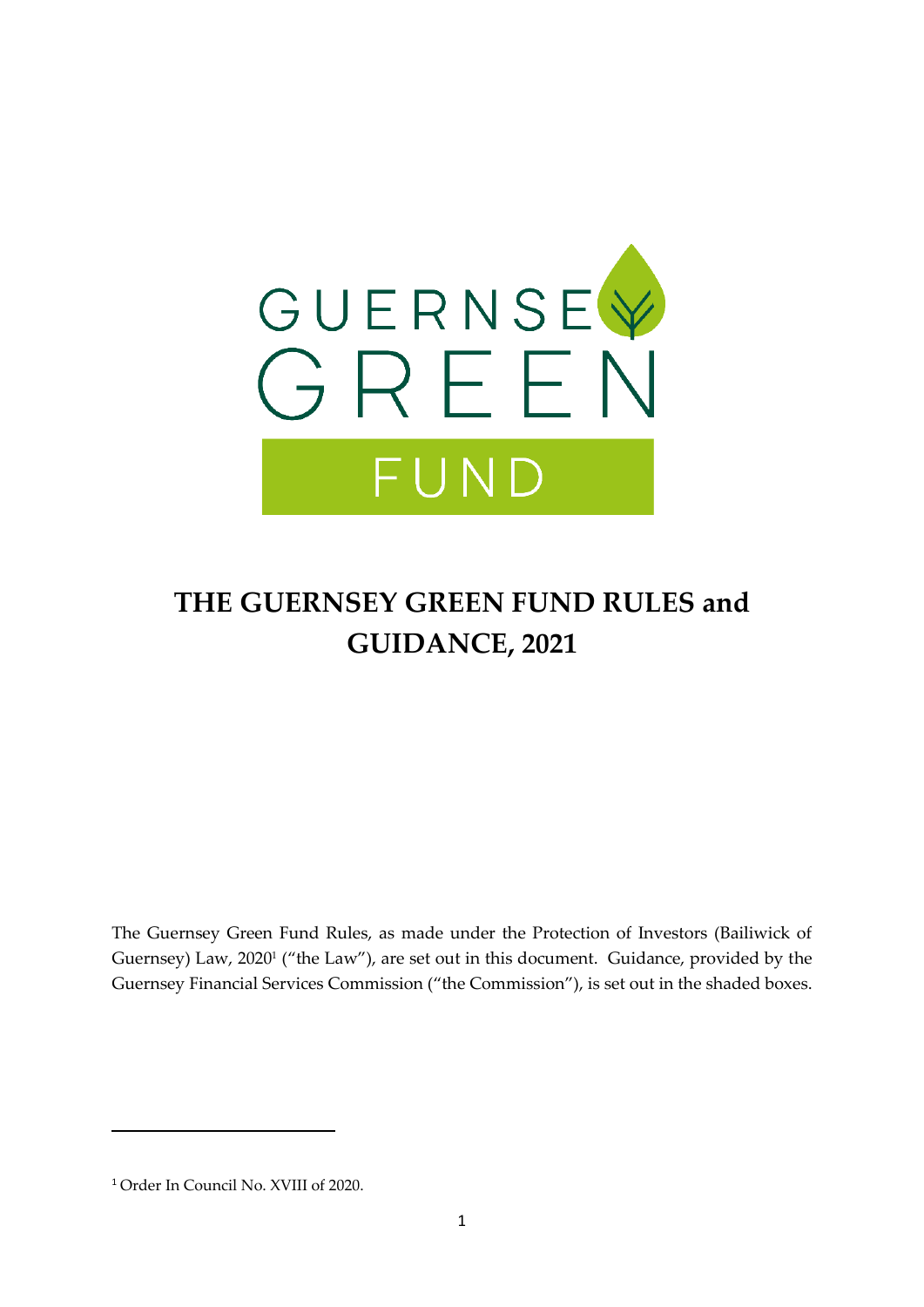| 1.1 |                                                                        |  |
|-----|------------------------------------------------------------------------|--|
|     |                                                                        |  |
| 2.1 |                                                                        |  |
| 2.2 |                                                                        |  |
| 2.3 |                                                                        |  |
| 2.4 |                                                                        |  |
| 2.5 |                                                                        |  |
| 2.6 |                                                                        |  |
| 2.7 |                                                                        |  |
| 2.8 |                                                                        |  |
| 2.9 |                                                                        |  |
|     |                                                                        |  |
| 3.1 |                                                                        |  |
|     | PART 4 SAVINGS, REVOCATIONS, CITATION AND COMMENCEMENT  14             |  |
| 4.1 |                                                                        |  |
| 4.2 |                                                                        |  |
| 4.3 |                                                                        |  |
|     |                                                                        |  |
|     |                                                                        |  |
|     |                                                                        |  |
|     | Appendix 1 Common principles for Climate Mitigation Finance Tracking21 |  |
|     |                                                                        |  |

### Contents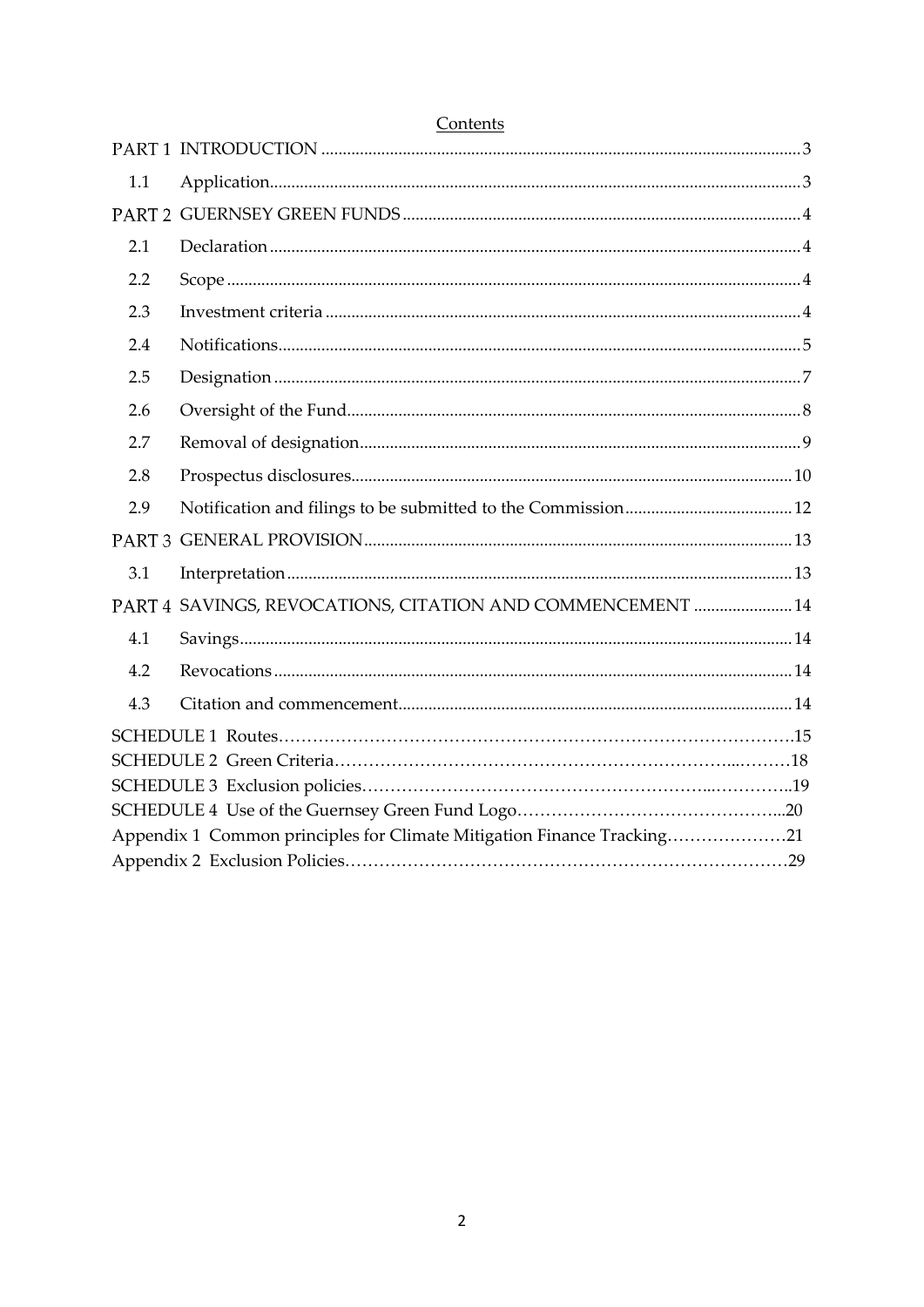## **PART 1 INTRODUCTION**

### <span id="page-2-1"></span><span id="page-2-0"></span>**1.1 Application**

- (1) The Guernsey Green Fund Rules, 2021 replace the Guernsey Green Rules, 2018<sup>2</sup> .
- (2) These Rules apply to the use of the description Guernsey Green Fund.
- (3) The Commission may in its absolute discretion, by written notice to a licensee, exclude or modify the application of any provision of these Rules.
- (4) The Commission may issue supplementary guidance regarding the standards of conduct and practice expected in relation to any aspect of the regulatory framework. Such guidance will not constitute rules of the Commission.

### **Guidance Note:**

This document take a two-level approach –

- the Rules set out the standards to be met by the licensee; and
- guidance notes present suggested ways of showing compliance with the Rules.

Licensees may adopt alternative measures to those set out in the guidance so long as it is possible to demonstrate that such measures achieve compliance.

The text contained in shaded boxes contains guidance from the Commission and does not form part of the Rules.

<sup>2</sup> G.S.I. No. 33 of 2018.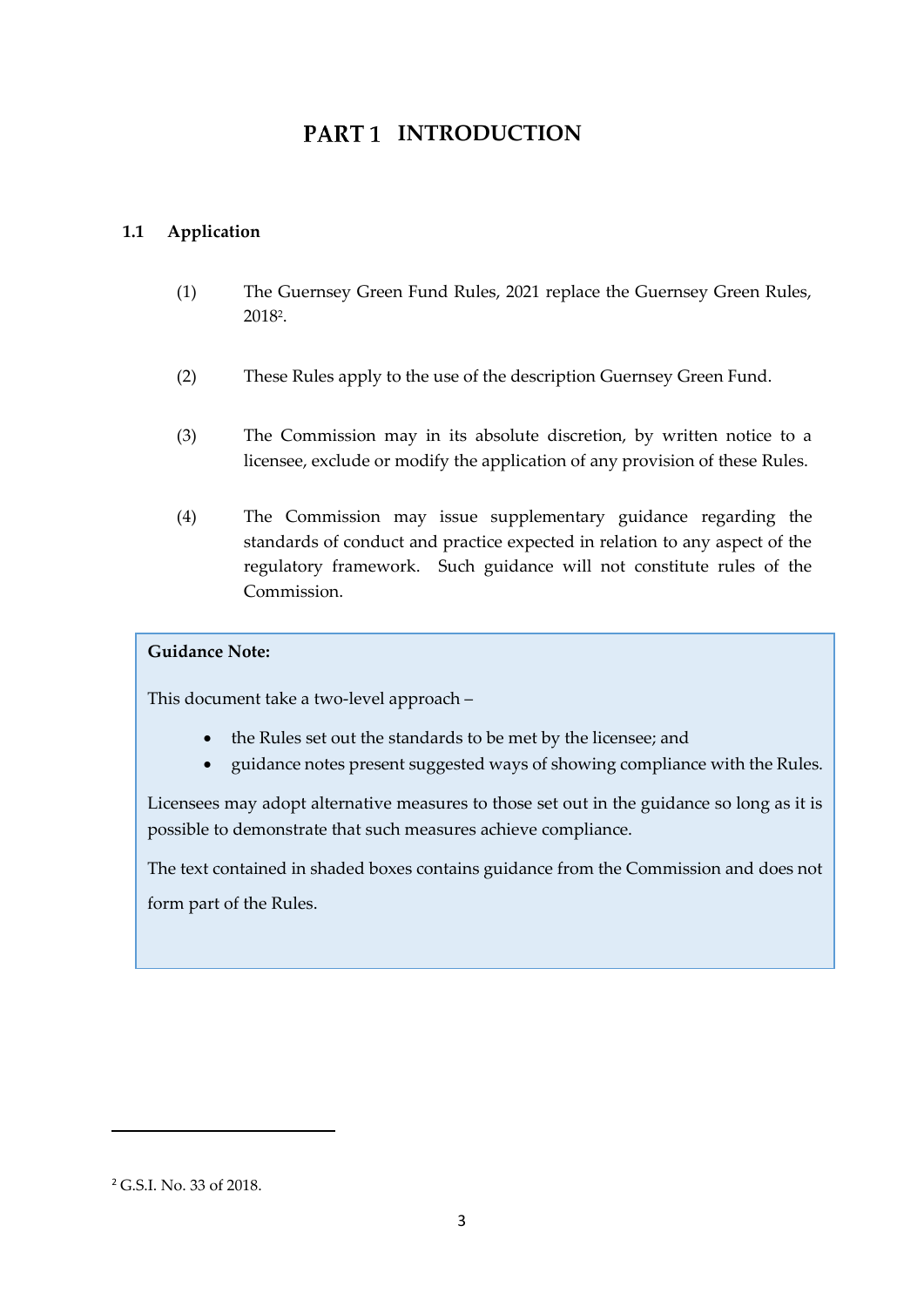### **PART 2 GUERNSEY GREEN FUNDS**

### <span id="page-3-1"></span><span id="page-3-0"></span>**2.1 Declaration**

(1) A Guernsey Green Fund must be declared using either Route 1 or Route 2 as set out at Schedule 1.

### <span id="page-3-2"></span>**2.2 Scope**

- (1) A Guernsey Green Fund must be established with the objectives of
	- (a) spreading risk; and the criteria for the spread of risk must be specified in the fund's prospectus; and
	- (b) seeking a return for investors whilst mitigating environmental damage;

and must meet one of the criteria set out in Schedule 2.

### <span id="page-3-3"></span>**2.3 Investment criteria**

- (1) The governing body of a Guernsey Green Fund, the designated administrator, and any manager or designated custodian must take reasonable steps to ensure that the Fund –
	- (a) invests its property with the aim of spreading risk and with the ultimate objective of mitigating environmental damage, resulting in a net positive outcome for the environment;
	- (b) comprises 75% of assets, by value, that meet the notified green criteria as set out in Schedule 2. The remaining 25%, by value, of the property must not –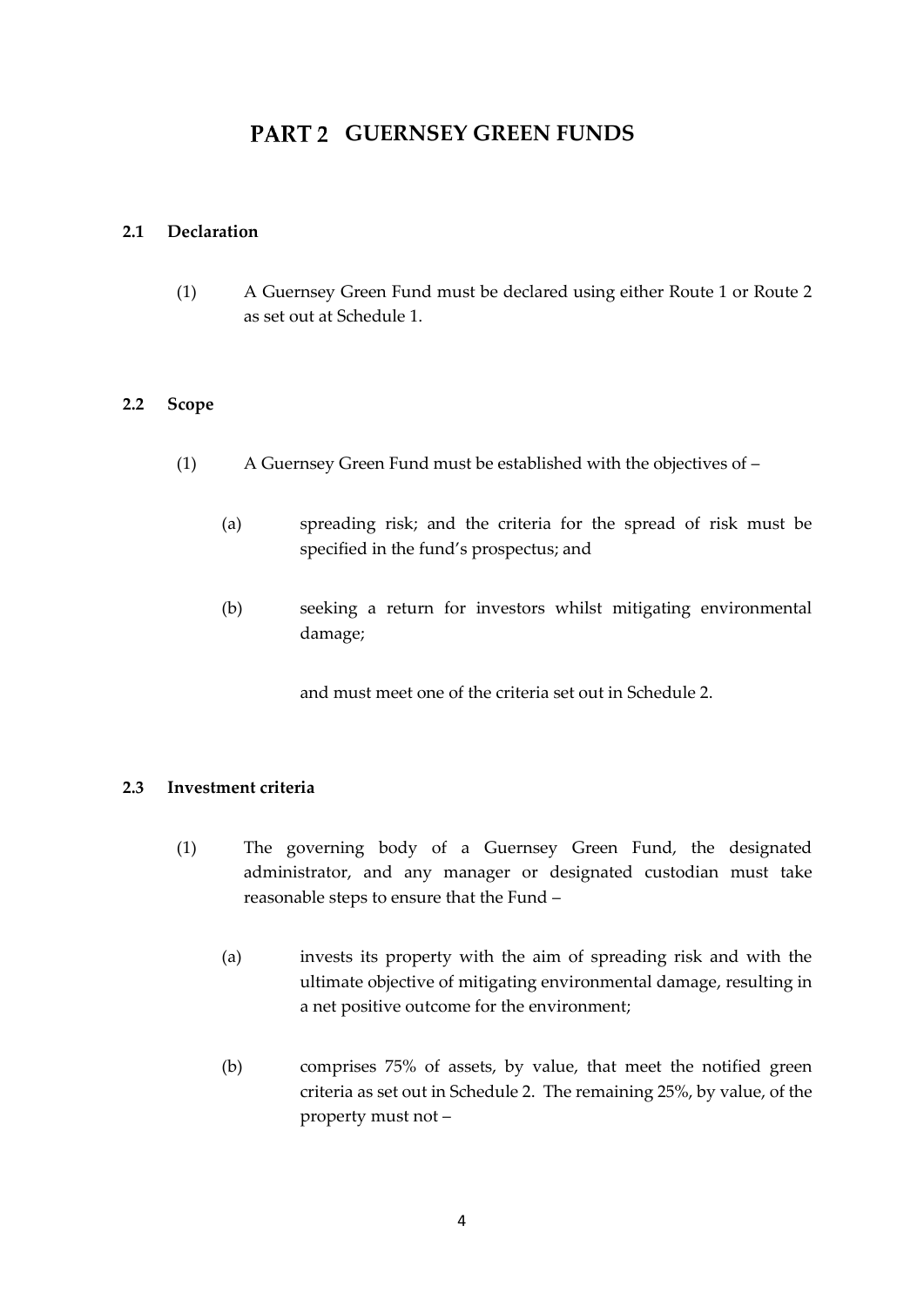- (i) lessen or reduce the fund's overall objective of mitigating environmental damage; or
- (ii) comprise an investment of a type specified in Schedule 3;
- (c) only comprises of assets permitted to be held under its principal documents or prospectus and be of a nature or type described in its prospectus;
- (d) must not be invested in contravention of limits or restrictions imposed under its principal documents or prospectus.

In the event of a breach of the chosen green criteria the governing body of the fund should consider the most appropriate course of action, taking into account the type of assets in the Fund, the type of investors, and the disclosures in the prospectus. Such action could include any of the following non-exhaustive list –

- the suspension of dealing;
- the suspension of promotion;
- the implementation of a risk mitigation programme;
- any other action necessary to protect investors' interests and the reputation of the Bailiwick;
- the removal of the Guernsey Green Fund designation in accordance with rule 2.7.

### *Responsibilities of the designated administrator*

The designated administrator's responsibility is to oversee the adherence to rule 2.3 (1) and the guidance above. Any breaches should be brought to the attention of the manager and the governing body of the Scheme and the Commission should be notified in accordance with rule 2.6. The designated administrator should also monitor to ensure that the investment adviser has been informed.

### <span id="page-4-0"></span>**2.4 Notifications**

- (1) A licensee seeking, on behalf of a scheme, to use the description of Guernsey Green Fund must submit to the Commission –
	- (a) the appropriate notification forms;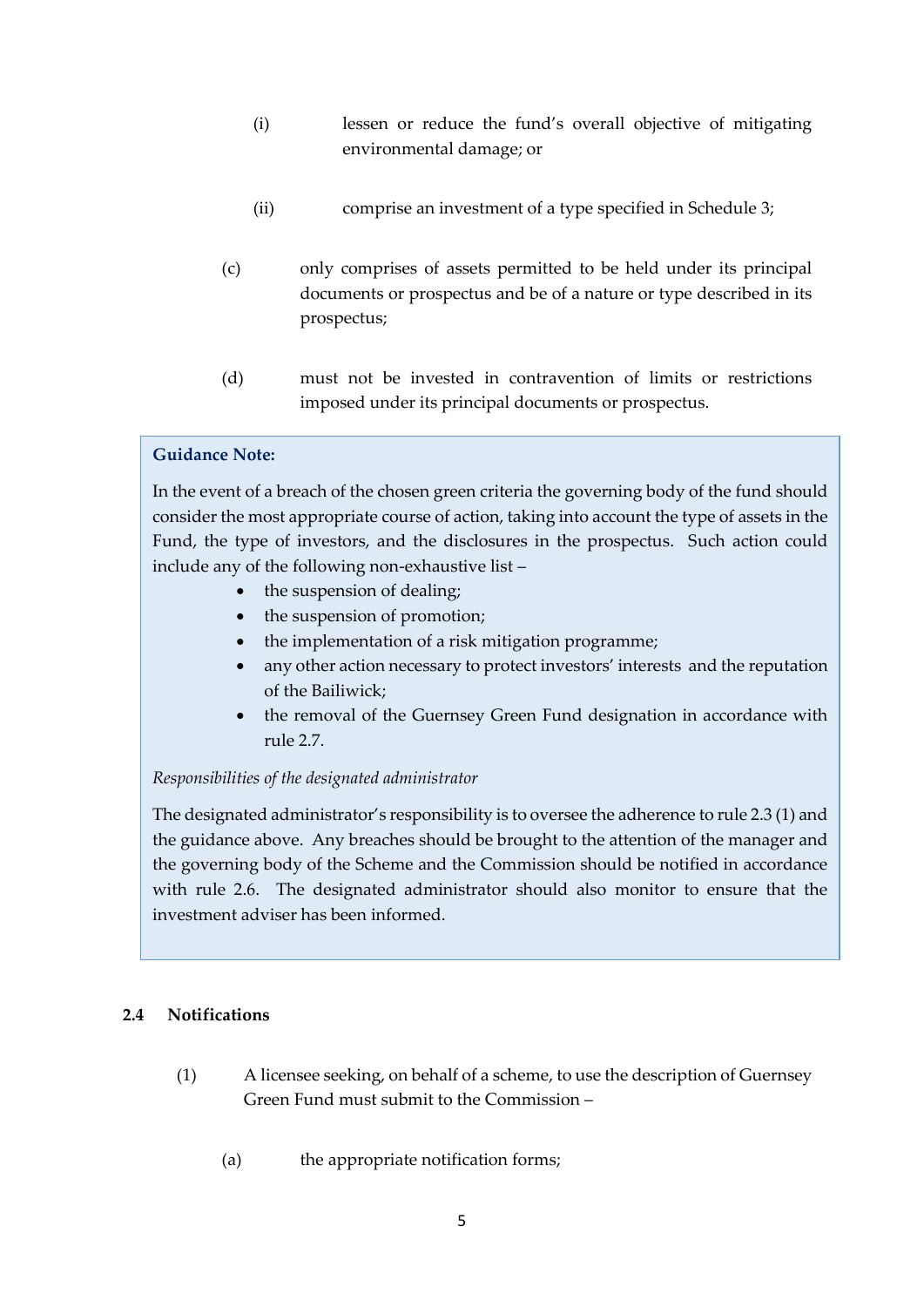- (b) a final version of the prospectus;
- (c) notification of the green criteria to be applied to the scheme;
- (d) in the case of
	- (i) a Route 1 scheme; a declaration, in accordance with Schedule 1, Part 1, that the scheme meets the notified green criteria which includes –
		- (aa) a certificate from a suitable third party that the prospectus meets the notified green criteria;
		- (ab) details of the third party's name, address, and expertise; and
		- (ac)confirmation that no conflict of interests exists between the third party and the governing body of the scheme;
	- (ii) a Route 2 Scheme; a declaration, in accordance with Schedule 1, Part 2, that the prospectus meets the notified green criteria;
- (e) confirmation of whether the governing body of the scheme will incorporate ESG Principles into its investment analysis and decision making process;
- (f) the requisite fee; and
- (g) such other information as the Commission may require.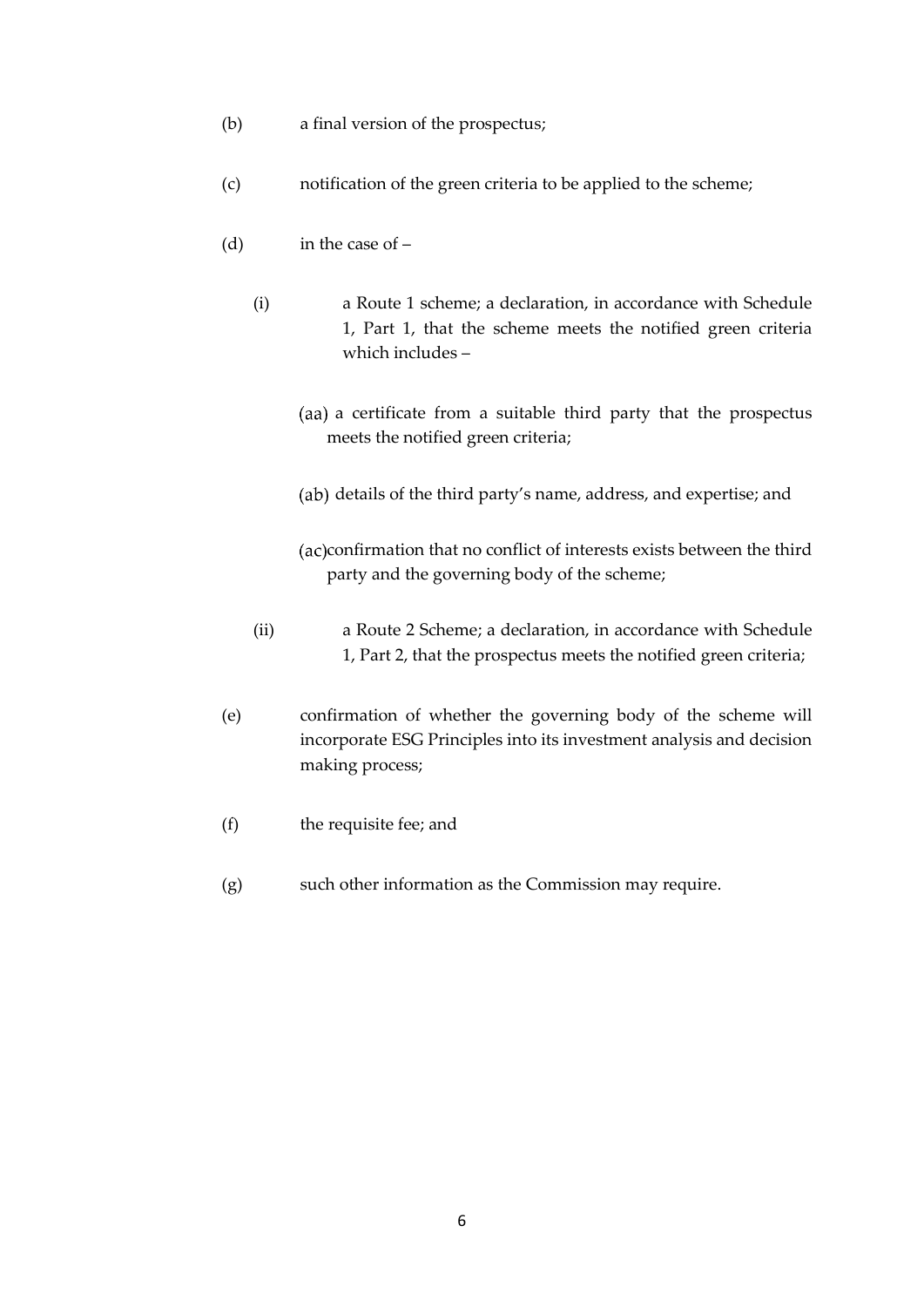#### *Certification*

In the case of a Route 2 Scheme the declaration can be provided by either the designated administrator or the manager if an entity is licensed under the Law. A declaration can only be provided by a party contractually connected to the fund. Any changes to those parties would require a new declaration under rule 2.4.

### *ESG Principles*

Where ESG Principles are to be incorporated into the investment analysis and decision making processes any scheme participants are reminded that use of the UN Principles for Responsible Investment, and its logo, are independently governed by the PRI Association. See [www.unpri.org](http://www.unpri.org/)

### <span id="page-6-0"></span>**2.5 Designation**

- (1) The Commission may designate a scheme to be a Guernsey Green Fund if
	- (a) it is satisfied that the scheme's principal documents and prospectus appear, to the Commission, to comply with these Rules; and
	- (b) a declaration has been provided, in accordance with rule 2.4 and Schedule 1, confirming that the scheme meets the notified green criteria.
- (2) A scheme must not describe or promote itself, by any means, as a Guernsey Green Fund unless designated in accordance with these Rules.
- (3) A scheme that meets, and continues to meet, the requirements in these Rules may be designated a Guernsey Green Fund and may use the logo, set out at Schedule 4, subject to any conditions issued by the Commission.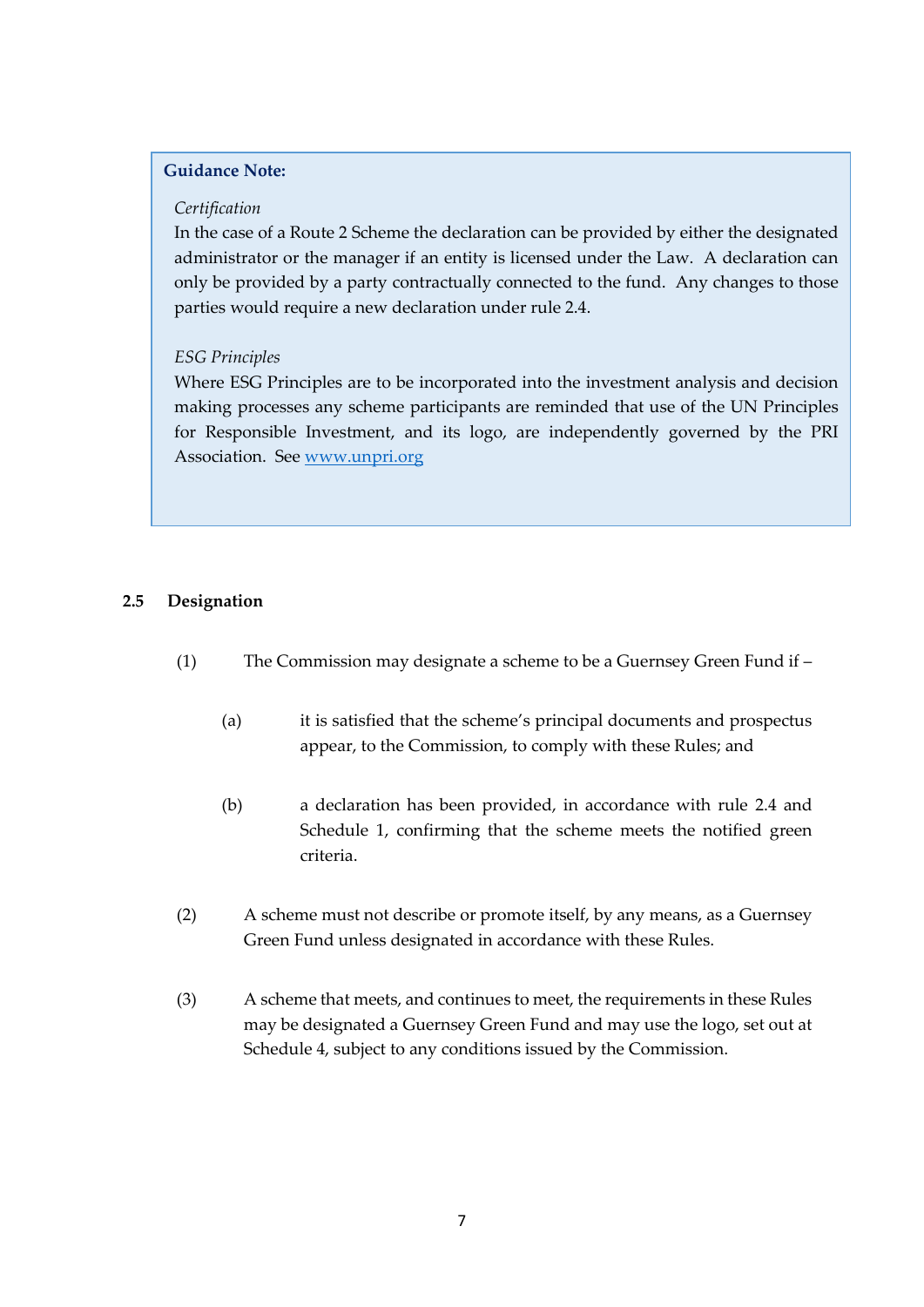### <span id="page-7-0"></span>**2.6 Oversight of the Fund**

- (1) The designated administrator must ensure that the Guernsey Green Fund is monitored against the notified green criteria and the investment criteria. Where the Fund is an open-ended investment scheme such monitoring must be performed, at a minimum, on a monthly basis and where it is a closedended investment scheme, at a minimum, on a quarterly basis. Where the scheme is in contravention the designated administrator must –
	- (a) immediately take steps to notify the designated custodian;
	- (b) immediately ensure steps are taken to rectify the position;
	- (c) if the position has not been rectified within one month of the date on which the contravention was identified –
		- (i) notify the Commission; and
		- (ii) provide the Commission with the proposals to rectify the breach; and
	- (d) for a period in excess of two months from the date that the contravention was identified, ensure that all investors are informed or otherwise notify the Commission that such communication has not taken place.
- (2) The governing body of a fund, the designated administrator, and any manager or designated custodian must cooperate with the licensee who submitted the Declaration.
- (3) No change to the licensee, who submitted the Declaration under Schedule 1, must occur without the written consent of the Commission.
- (4) Rule 2.6 (1)(a) to (d) do not apply to any Guernsey Green Funds
	- (a) during the first six months from the date of designation or until the fund is fully invested, whichever occurs first; or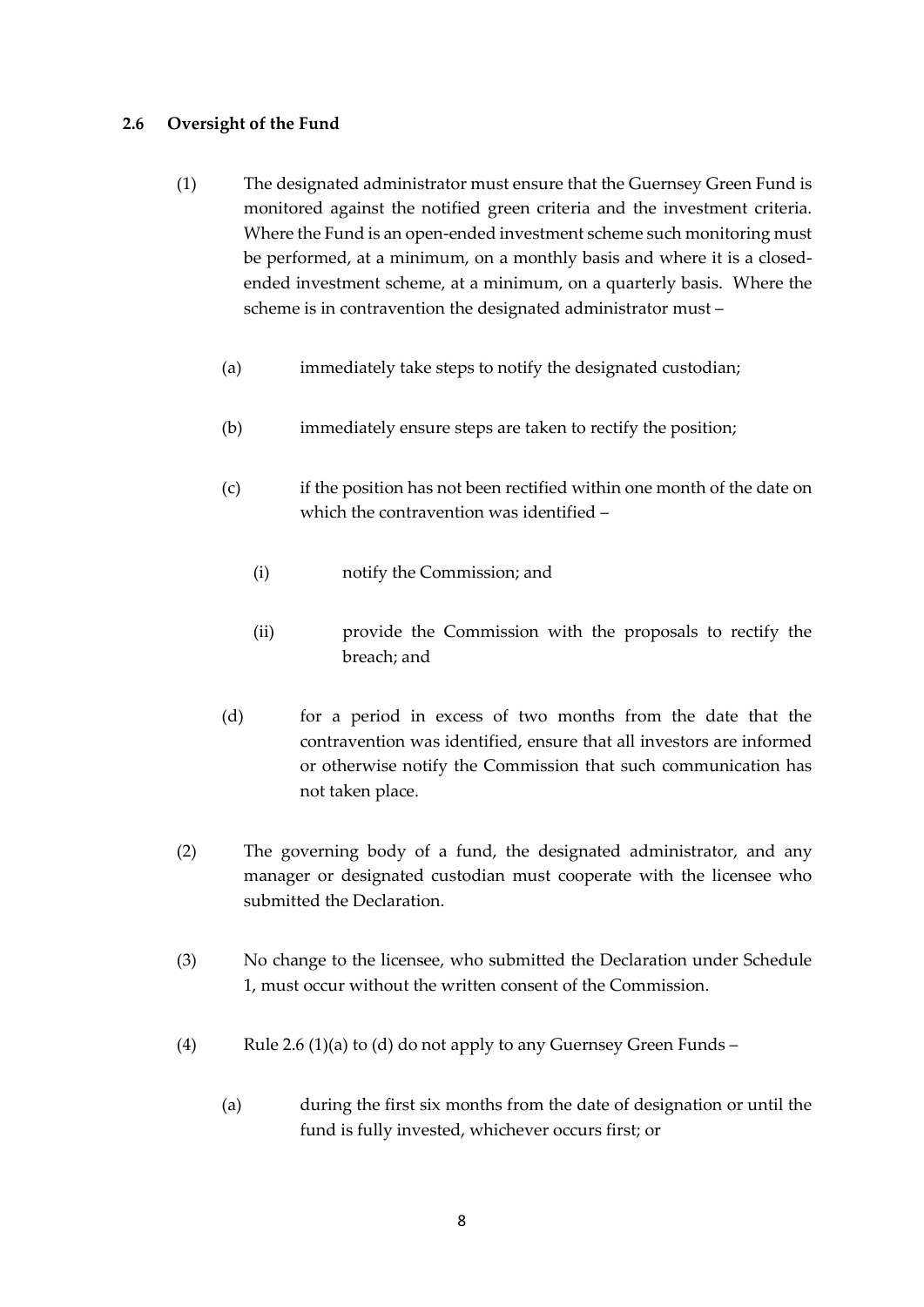(b) once a decision has been taken, notified, and approved by the Commission to wind up the scheme in accordance with the scheme principal documents.

### <span id="page-8-0"></span>**2.7 Removal of designation**

- (1) Where a Guernsey Green Fund continues, after a period of three months from the date when a contravention was identified, not to meet the notified green criteria or the investment criteria then the designated administrator must –
	- (a) provide the Declaration of non-compliance, under Schedule 1, Part 3, to the Commission;
	- (b) inform the governing body of the scheme that it must, as soon as possible, cease to use the designation of Guernsey Green Fund and any logo on all documents and other materials, electronic or otherwise;
	- (c) ensure that all investors have been notified of any steps taken under this rule; and
	- (d) ensure that a copy of a Declaration of non-compliance is placed in a prominent position on the fund's website.
- (2) Where a Guernsey Green Fund is being wound up the designated administrator must notify and seek the approval of the Commission if it wishes to continue to use the Guernsey Green Fund designation.
- (3) The Commission may also remove the designation where a Guernsey Green Fund –
	- (a) remains invested, for more than three months, in breach of the notified green criteria or the investment criteria;
	- (b) is being wound up; or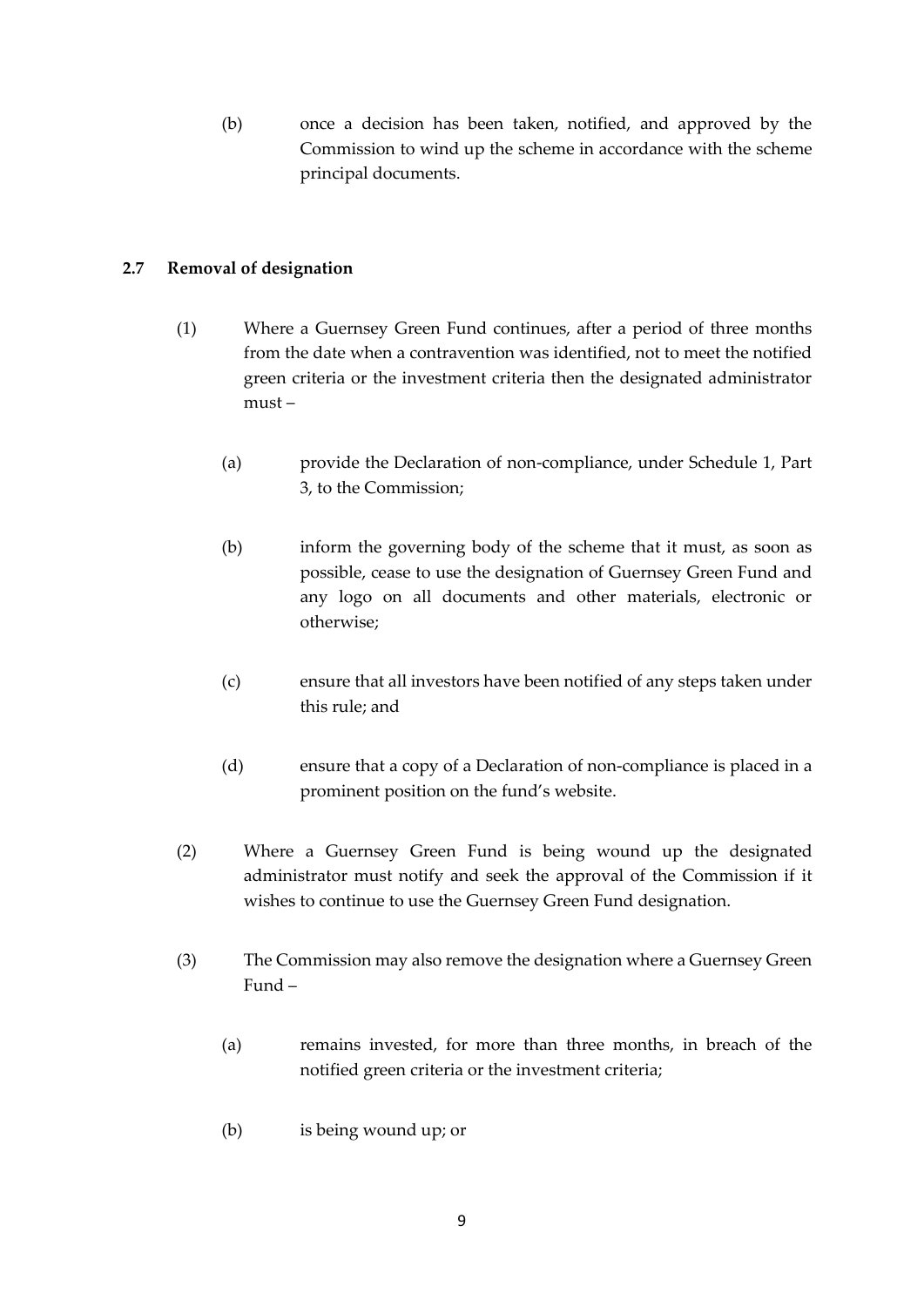- (c) at any stage after it ceases to meet the notified green criteria, or the investment criteria, to protect –
	- (i) the interests of investors;
	- (ii) the public; or
	- (iii) the reputation of the Bailiwick as a finance centre.
- (4) Where, at any point, the Guernsey Green Fund has been promoted in accordance with ESG Principles and it becomes subject to action under this rule –
	- (a) it must cease to promote itself; and
	- (b) the designated administrator must follow (1)(b) to (d) unless otherwise agreed, in advance, with the Commission.

The Commission will take into account the circumstances of the breach and the rectification action taken.

### <span id="page-9-0"></span>**2.8 Prospectus disclosures**

- (1) In addition to the disclosures required in any other rules to which the Guernsey Green Fund is subject, the prospectus must contain –
	- (a) notice that the fund has received the designation of a Guernsey Green Fund;
	- (b) the notified green criteria;
	- (c) information as to how the fund will meet its objectives;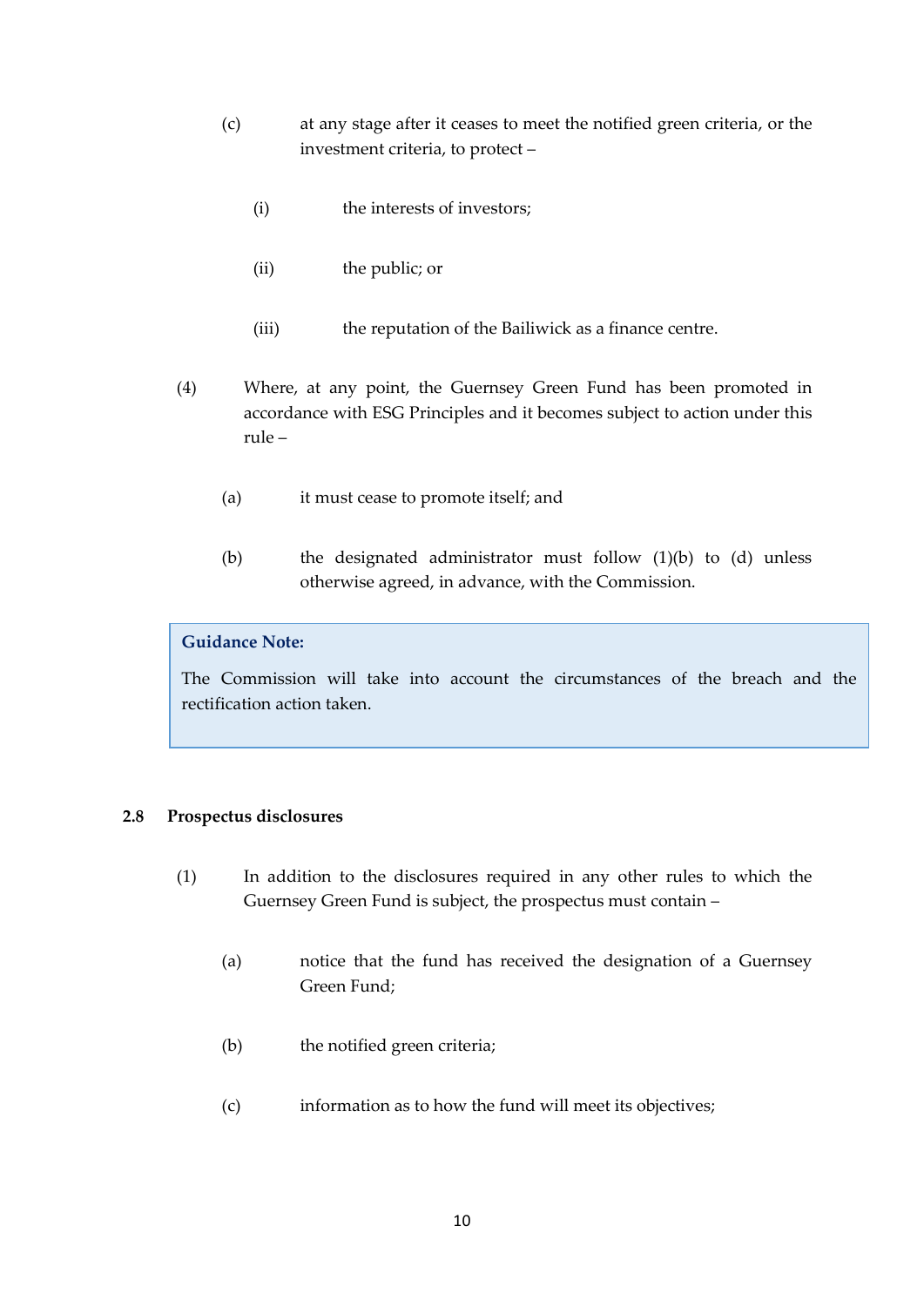- (d) notification as to whether the fund is
	- (i) Route 1, third party certified; including the name of the independent party who will provide certification; or
	- (ii) Route 2, whereby a licensee will provide a declaration;
- (e) sufficient information regarding the declaration or certification and the methodology used;
- (f) if the governing body of the fund and the manager intend incorporating ESG Principles into investment analysis and decision making processes; and
- (g) any material conflicts of interest.
- (2) Sections (1)(a) and (d) do not apply to a fund which is listed on a recognised stock exchange and where commensurate disclosure has been made by way of a stock exchange announcement.

Information disclosed under rule 2.8 (1)(e) must enable any intended investor to be able to make an informed judgment on the merits of investing in the fund.

Material conflicts of interest would be those that an investor would reasonably require to enable them to make an informed judgment about the merits of investing in the fund.

### *Third Party Providers*

The third party evaluation may take the form of a certification that the underlying assets of the scheme are, or will be, invested in accordance with the scheme's prospectus and the green criteria - or it can take the form of a green rating issued by a qualified third party.

The third party must be independent from the governing body of the fund.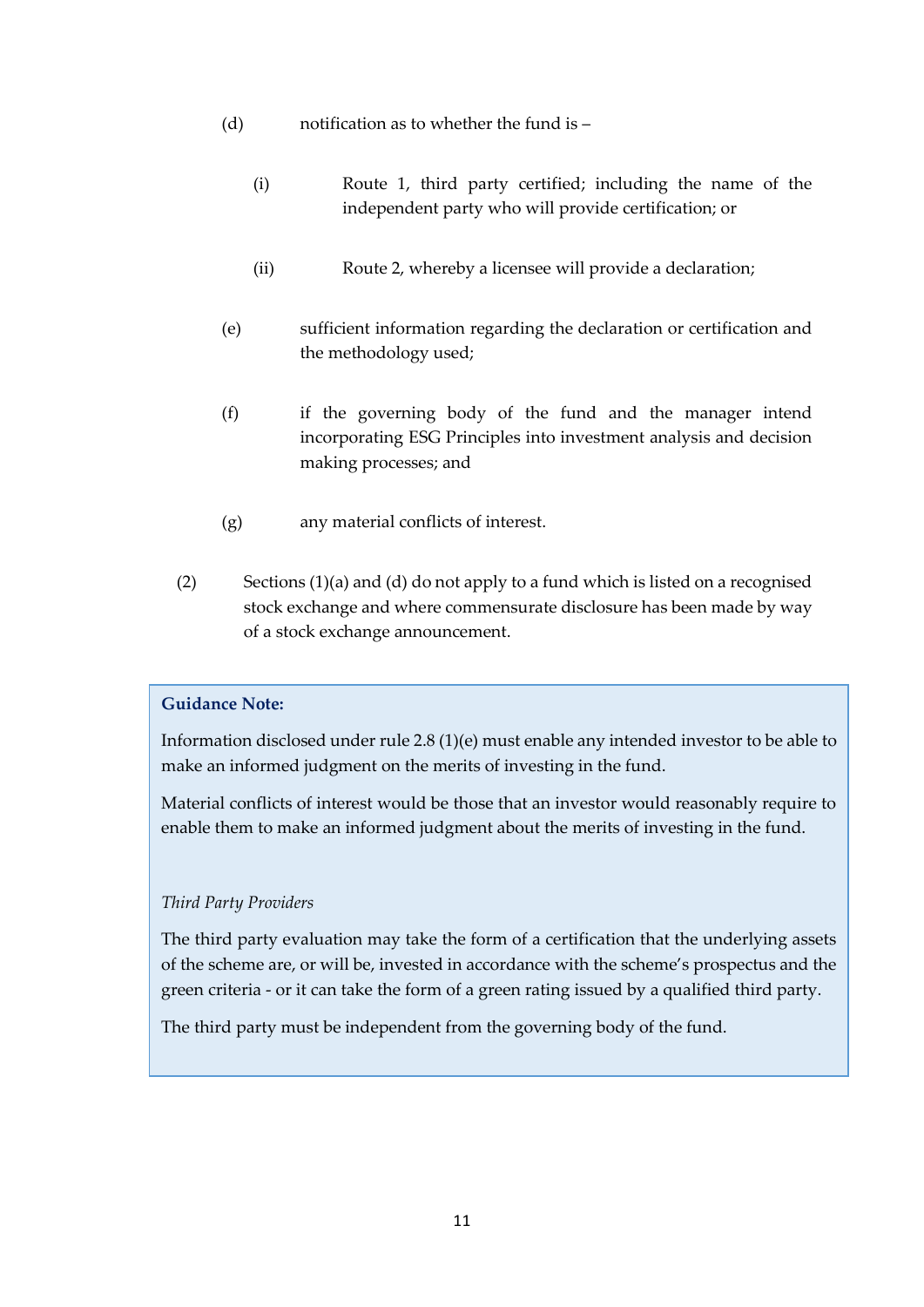### <span id="page-11-0"></span>**2.9 Notification and filings to be submitted to the Commission**

- (1) Filings
	- (a) without prejudice to any other rules to which the fund is subject, the designated administrator must submit, to the Commission within six months of the fund's accounting year end, details of how the scheme had invested within the green criteria to which it is subject;
	- (b) the designated administrator is required to ensure that information on how the scheme meets the green criteria is reported, to investors, on an annual basis.
- (2) Notifications
	- (a) the designated administrator must give immediate written notification, to the Commission, of any material change to disclosures in the prospectus required under rule 2.8;
	- (b) the designated administrator, or manager, must ensure that investors are notified of any changes to the matters referred to in rule 2.8.

### **Guidance Note:**

Rule 2.9 (1)(a) is to be met by submitting notification using Form 200 at the same time as the Form 143 is submitted via the Commission's On-line Portal.

Rule 2.9 (1)(b) may be satisfied by a disclosure in the fund's annual report and accounts.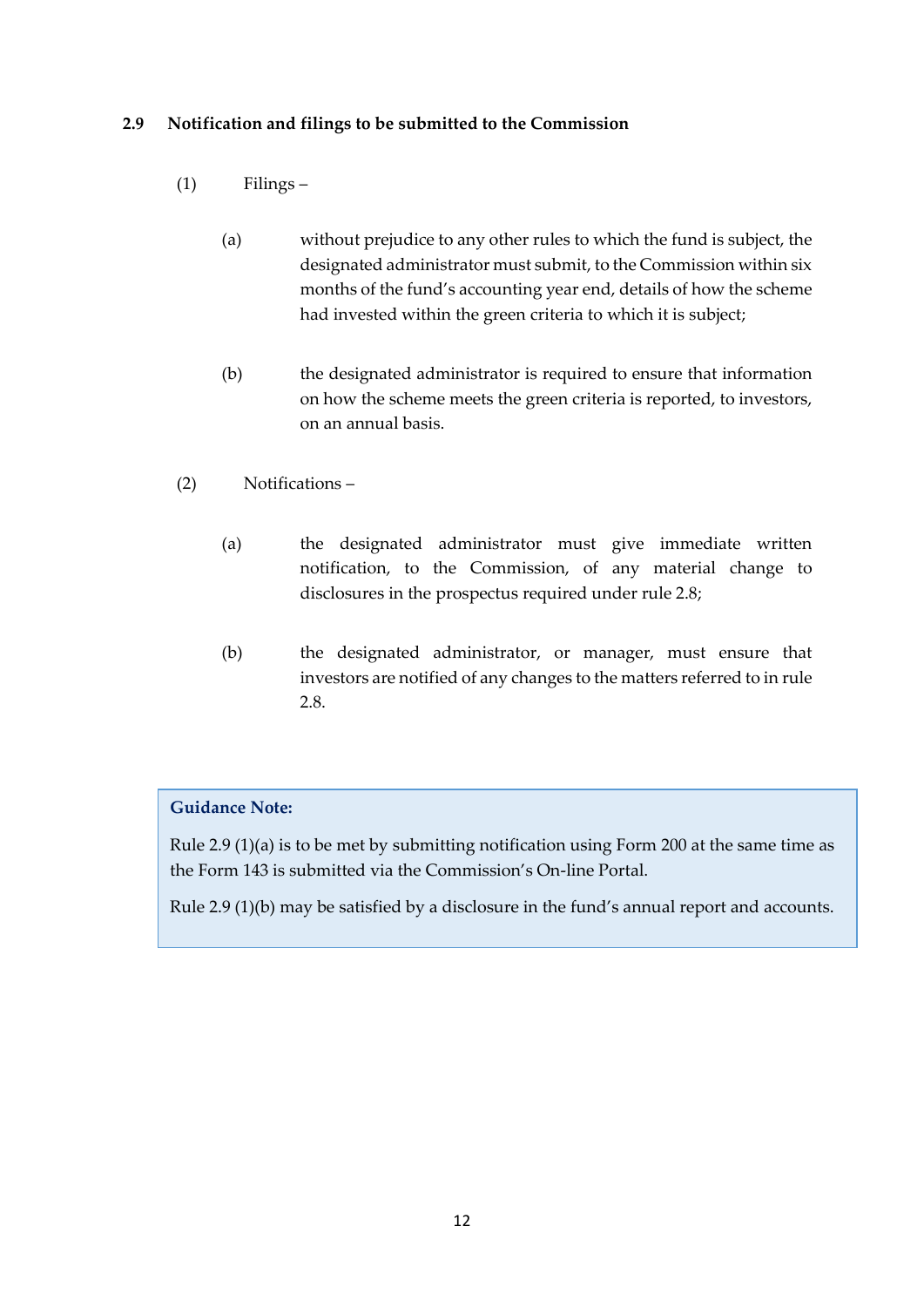### **PART 3 GENERAL PROVISION**

### <span id="page-12-1"></span><span id="page-12-0"></span>**3.1 Interpretation**

- (1) In these Rules terms have their ordinary meaning unless specifically defined in the Law or in these Rules.
- (2) In these rules the following definitions should be followed -

**"company"** means any scheme constituted as a body corporate; including protected cell companies and incorporated cell companies;

**"ESG Principles"** means environmental, social, and governance issues as set out by the UN supported Principles for Responsible Investment (the PRI);

"**governing body**" means, in the case of a company, its directors; in the case of a limited partnership, its general partner; in the case of a trust, its trustees;

**"Guernsey Green Fund"** means a scheme designated in accordance with these Rules and meeting the green criteria;

**"manager"** means a manager of a Guernsey Green Fund licensed under the Law. If the Scheme does not have a manager licensed in Guernsey then the references to manager should be read as references to the designated administrator;

**"principal documents"** means, in relation to –

- (a) a unit trust scheme, the trust instrument and management agreement, if any;
- (b) a company scheme, the articles of incorporation of a Guernsey company (or an equivalent document under the applicable law of a non-Guernsey body corporate), the management agreement and the trustee agreement; and
- (c) a collective investment scheme other than a unit trust scheme or a company scheme, the documents dealing collectively with the same or similar obligations and duties as the principal documents constituting a unit trust scheme or a company scheme;

**"scheme"** means an authorised collective investment scheme or a registered collective investment scheme.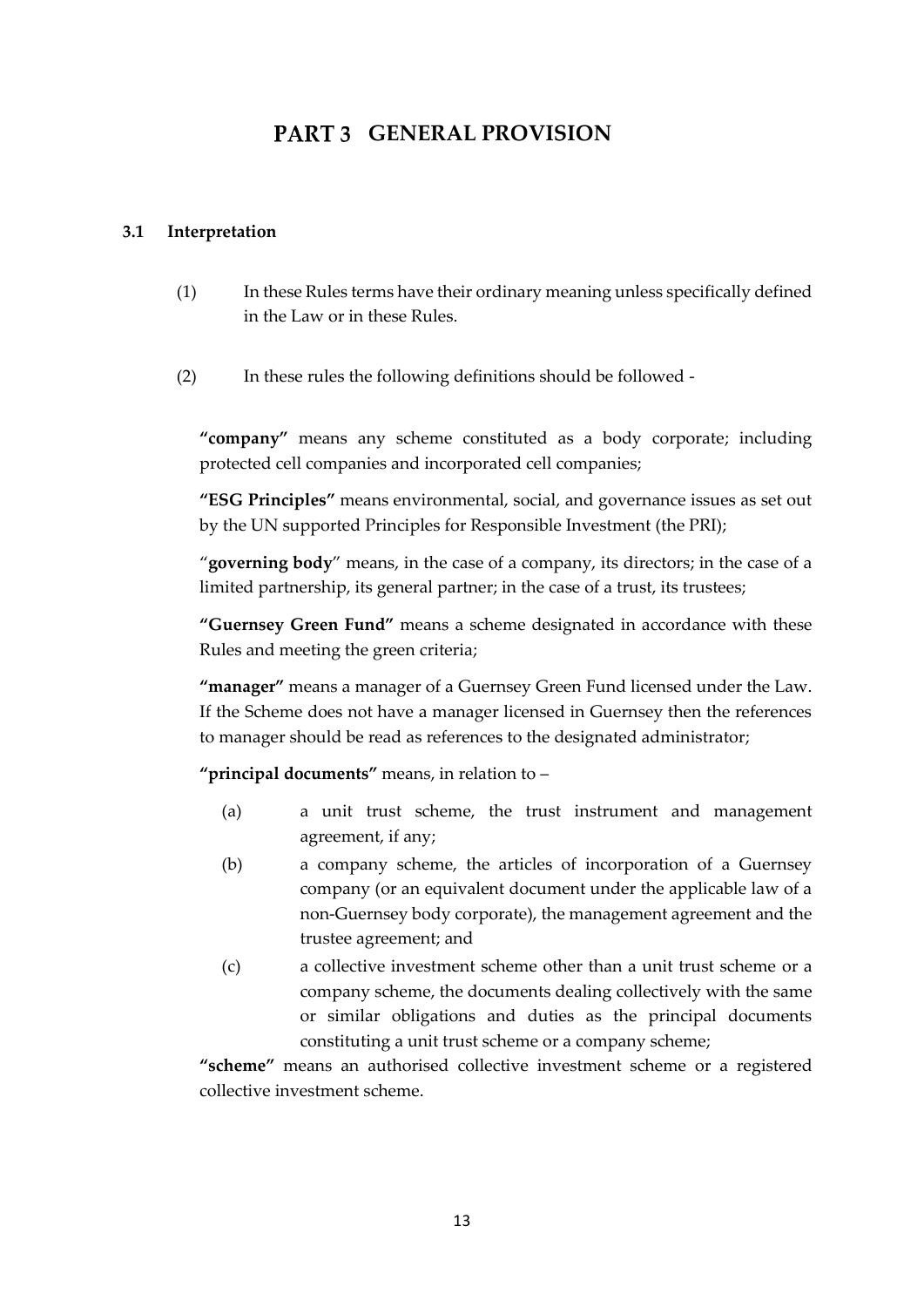## <span id="page-13-0"></span>PART 4 SAVINGS, REVOCATIONS, CITATION AND **COMMENCEMENT**

### <span id="page-13-1"></span>**4.1 Savings**

(1) Guernsey Green Funds designated as such under the 2018 Rules continue to be designated Guernsey Green Funds under these Rules.

### <span id="page-13-2"></span>**4.2 Revocations**

- 4.2.1 Revocation of The Guernsey Green Fund Rules, 2018
	- (1) The Guernsey Green Fund Rules, 2018 are revoked.

### <span id="page-13-3"></span>**4.3 Citation and commencement**

- (1) These rules may be cited as the Guernsey Green Fund Rules, 2021.
- (2) These rules come into force on 1 st November 2021.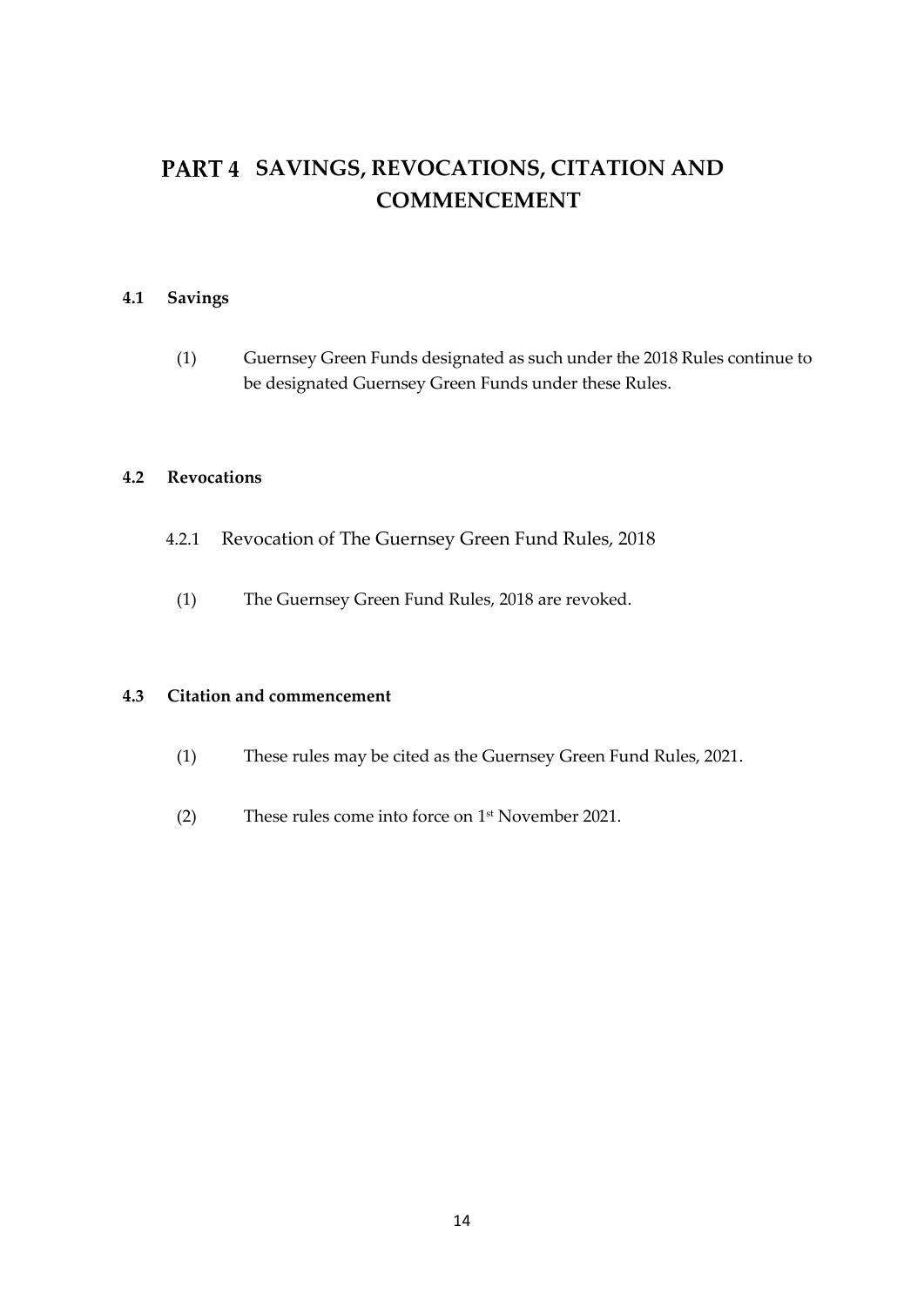### **Part 1 - Route 1**

### **Route 1**

- I hereby provide a copy of a certification provided by [*insert name of certifier*] an independent third party that disclosures made to shareholders, or potential shareholders, and the investment criteria of the Scheme meets the notified green criteria as defined in Schedule 2 of The Guernsey Green Fund Rules, 2021.
- I confirm that I have advised [*insert name of certifier*] that it is an offence, under the Financial Services Business (Enforcement Powers) (Bailiwick of Guernsey) Law, 2020 in respect of which the Commission exercises its functions, to knowingly or recklessly provide the Commission with information which is false or misleading in a material manner.
- I confirm that we, as proposed designated administrator/manager [*delete as applicable*] of the scheme, are satisfied that the third party certifier is independent from the scheme and its associated parties and that, to the best of our knowledge, the third party certifier has adequate expertise to provide a reliable and accurate assessment of the scheme's ability to meet the green criteria as defined in Schedule 2 of The Guernsey Green Fund Rules, 2021.
- I confirm that we, the proposed designated administrator/manager [*delete as applicable*] of the scheme, are satisfied that the disclosures made in relation to the scheme meet the requirements of The Guernsey Green Fund Rules, 2021.
- I confirm that the information supplied is complete and correct, to the best of my knowledge and belief at the time of the submission, and that there are no other facts, material to the notification, of which the Commission should be aware.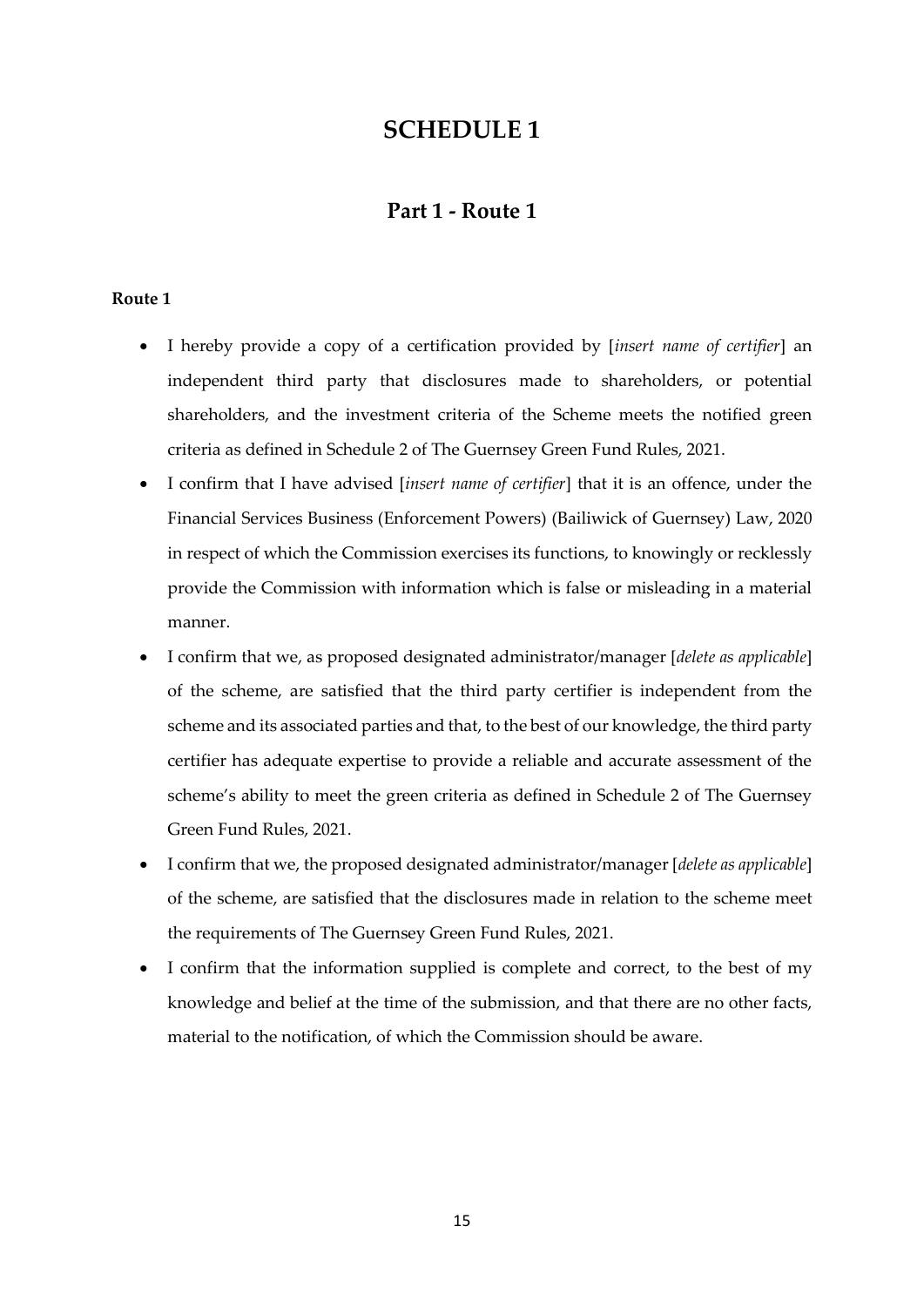### **Part 2 – Route 2**

#### **Route 2**

- I confirm that we, as proposed [*insert nature of role*] of the scheme, are satisfied that the objective of the scheme encompasses the mitigation of environmental damage and that the scheme's investment criteria meets the notified green criteria as defined in Schedule 2 of The Guernsey Green Fund Rules, 2021.
- I confirm that we, the proposed [*insert nature of role*] of the scheme, are satisfied that the disclosures made to shareholders, and potential shareholders, with regards to the scheme meet the requirements of The Guernsey Green Fund Rules, 2021.
- I confirm that the information supplied is complete and correct to the best of my knowledge and belief at the time of submission and that there are no other facts material to the notification of which the Commission should be aware.

### **Part 3 – Declaration of Non-compliance**

### **Declaration of Non-compliance**

- We, as [*insert nature of role*] of the scheme, have assessed the scheme against disclosures made to shareholders, and potential shareholders, and The Guernsey Green Fund Rules, 2021 and, in accordance with rules 2.3, 2.6 and 2.7 of The Guernsey Green Fund Rules, 2021, hereby confirm that the scheme no longer meets the notified green criteria/investment criteria.
- We, as [*insert nature of role*], hereby confirm that, to the best of our knowledge, the scheme will no longer use the designation of a Guernsey Green Fund and will ensure that no references are made to it in any further disclosures to shareholders, or to potential shareholders, or in marketing materials.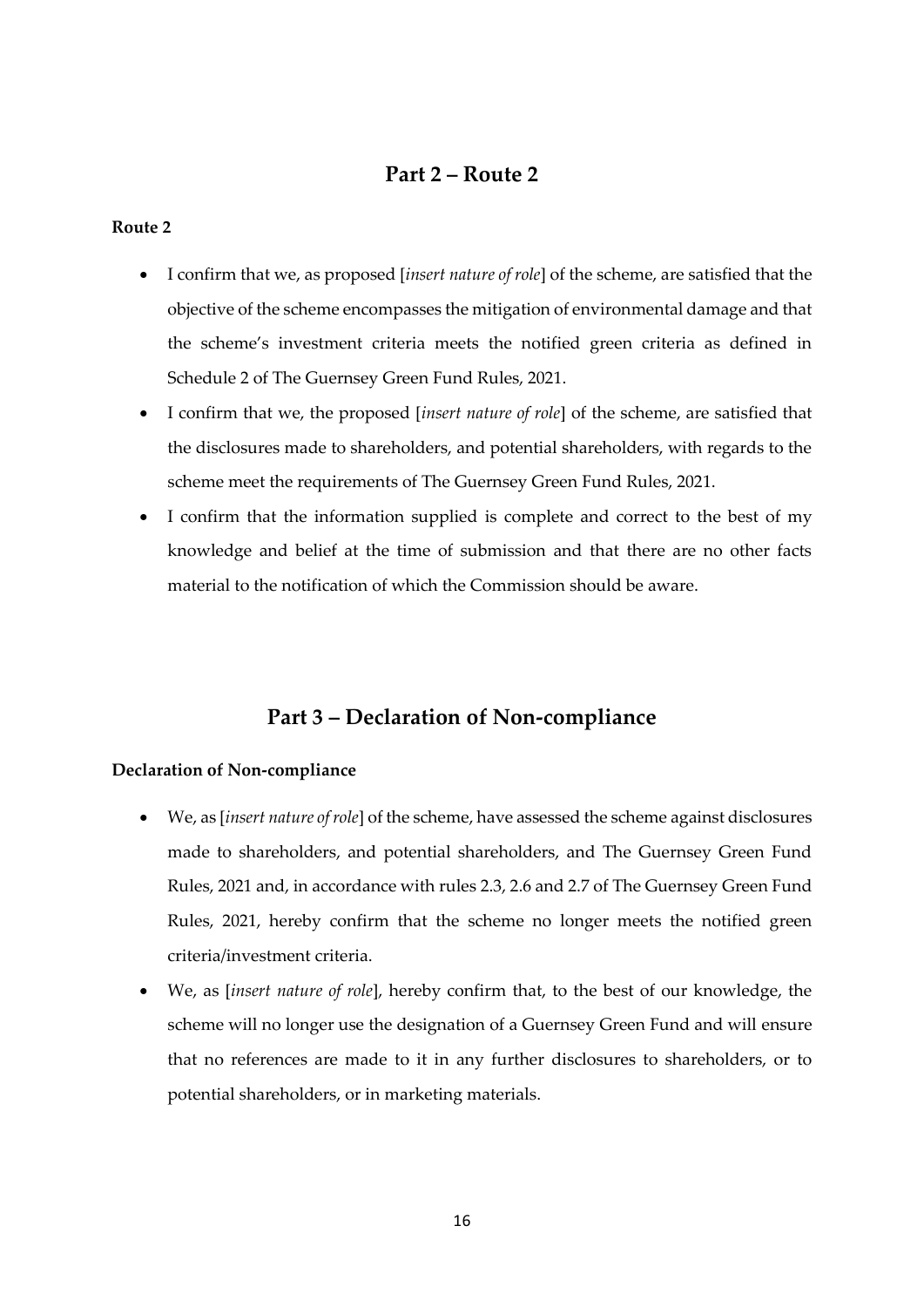- We, as [*insert nature of role*], hereby confirm that, to the best of our knowledge, all investors in the scheme have been notified that the scheme no longer meets the notified green criteria/investment criteria and is no longer a designated Guernsey Green Fund.
- I confirm that the information supplied is complete and correct, to the best of my knowledge and belief at the time of the submission, and that there are no other facts, material to the declaration, of which the Commission should be aware.
- I am aware that it is an offence, under the Financial Service Business (Enforcement Powers) (Bailiwick of Guernsey) Law, 2020, in respect of which the Commission exercises its functions, to knowingly or recklessly provide the Commission with information which is false or misleading in a material manner.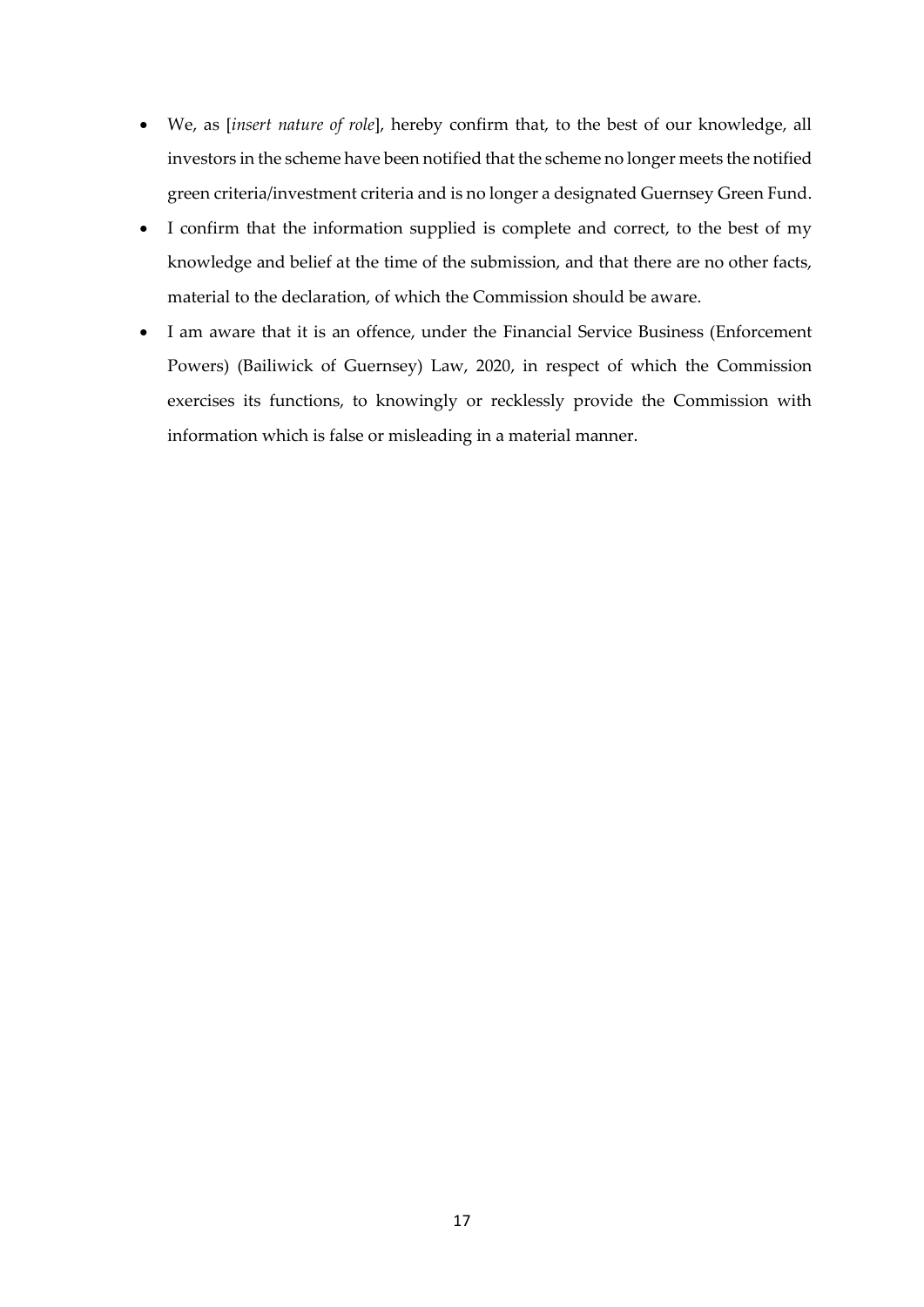### **Green Criteria**

This Schedule contains a list of green criteria that are endorsed by the Commission as standards that can be adopted by a Guernsey Green Fund.

A fund must, in accordance with rule 2.3, comply with one of the criteria listed below and the chosen criteria must be set out in the notification to the Commission under rule 2.4.

| Criteria                                                                        | Date added | Location   |
|---------------------------------------------------------------------------------|------------|------------|
| The Common Principles for Climate Mitigation Finance   9 July 2018 <sup>3</sup> |            | Appendix 1 |
| Tracking                                                                        |            |            |

### **Guidance Note:**

The Commission will add to the published list of standards, where it considers it appropriate, and will consider applications for the inclusion of new green criteria. However, we would encourage any person wishing to add a new standard to give the Commission adequate time to review the standards and consult third party expert opinion.

<sup>3</sup> Added into the previous version of these Rules – The Guernsey Green Fund Rules, 2018, No. 33 of 2018.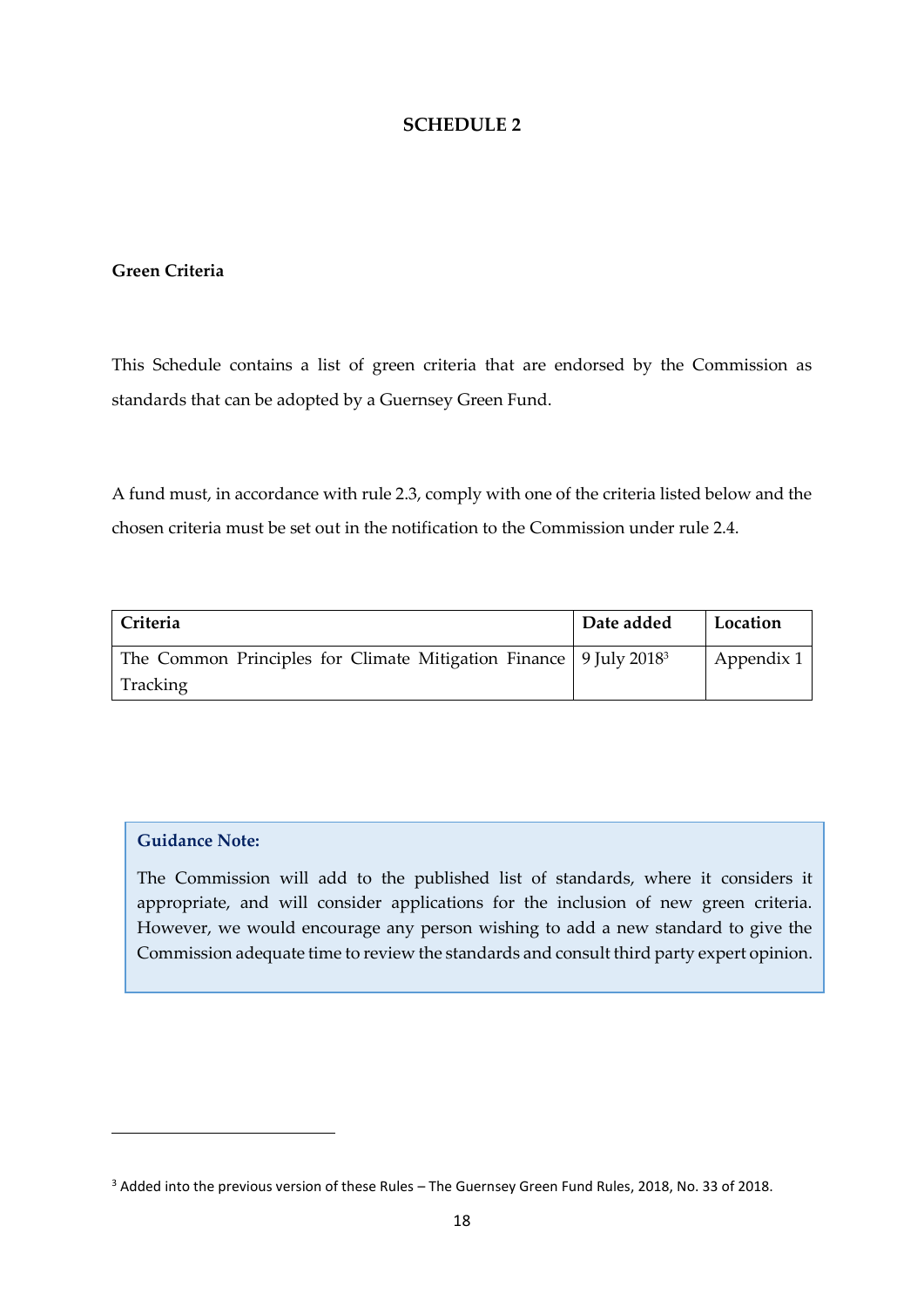### **Exclusion policies**

This Schedule contains a list of different exclusion policies that have been developed by various international institutions that have relevant environmental expertise.

A Guernsey Green Fund must, in accordance with rule 2.3(1)(b)(ii), comply with one of the exclusion policies listed below. It is the decision of the governing body of the fund to select the policy which is most relevant to the scheme.

| Policy                                                                              | Date Added   Location |            |
|-------------------------------------------------------------------------------------|-----------------------|------------|
| The Climate Bonds Initiative Green Bonds Methodology $-$   9 July 2018 <sup>4</sup> |                       | Appendix 2 |
| <b>Exclusion Policy</b>                                                             |                       |            |

### **Guidance Note:**

The Commission will add to the published list of exclusion policies where it considers it appropriate and will consider applications for the inclusion of new policies. However, we would encourage any person wishing to add a new policy to give the Commission adequate time to review the policy and consult third party expert opinion where necessary.

<sup>4</sup> Added into the previous version of these Rules – The Guernsey Green Fund Rules, 2018, No. 33 of 2018.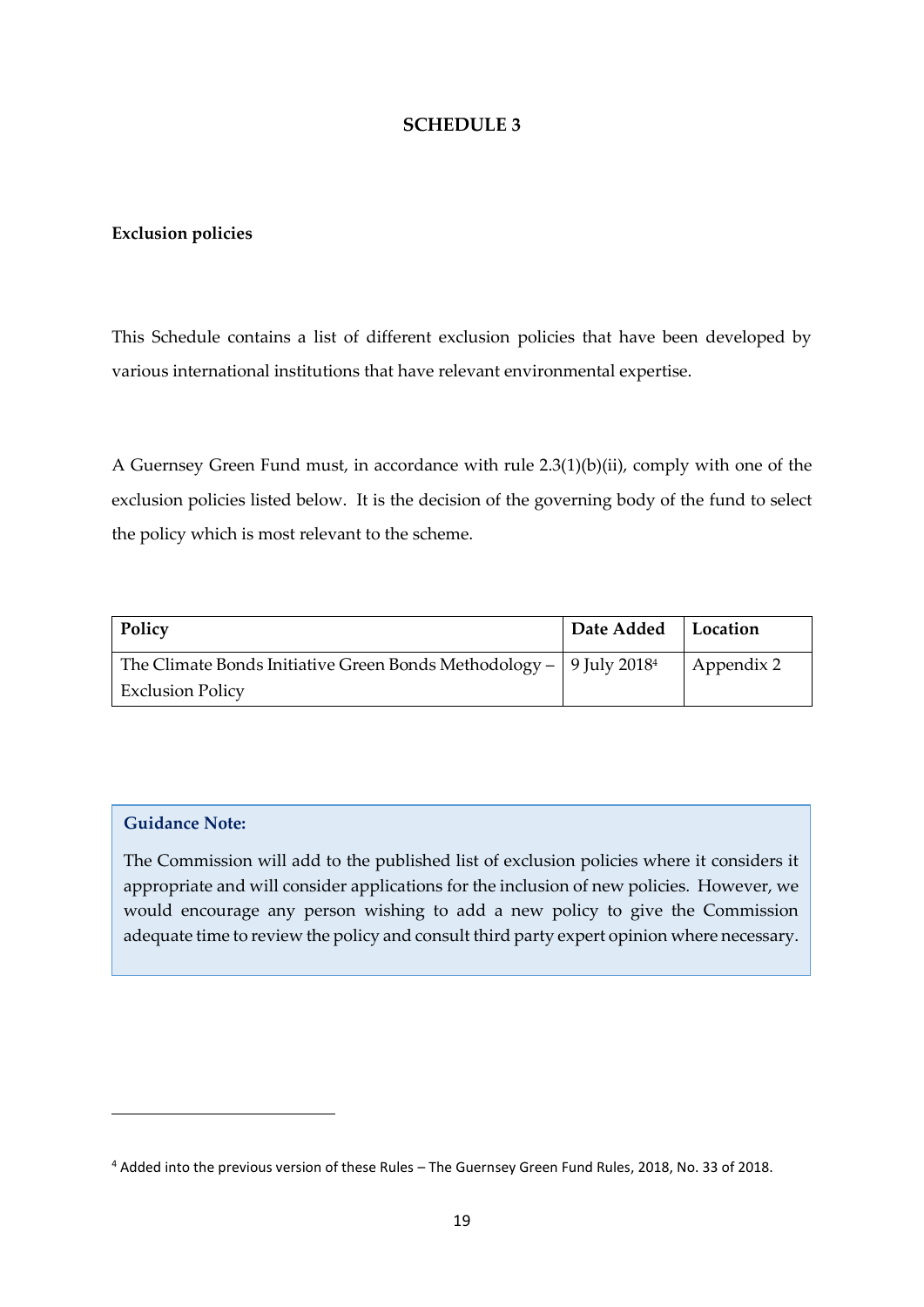**Use of the Guernsey Green Fund logo**



The logo must be reproduced from original artwork provided by the Commission and must comply with the Guernsey Green Fund Brand Guidelines which can be found at [www.gfsc.gg.](http://www.gfsc.gg/)

The use of the Guernsey Green Fund logo must not be misleading. For example, due consideration should be given to the placement of the logo on stationary or the homepage of an investment manager's website if other funds within its portfolio are not designated as Guernsey Green Funds.

As soon as possible after a Scheme's designation has been removed, pursuant to rule 2.7, the Scheme and its designated administrator, or any manager or designated custodian of the Scheme, must cease to use the Guernsey Green Fund logo in respect of the scheme.

It should be noted that use of the words 'Guernsey Green Fund' are separately restricted under rule 2.5.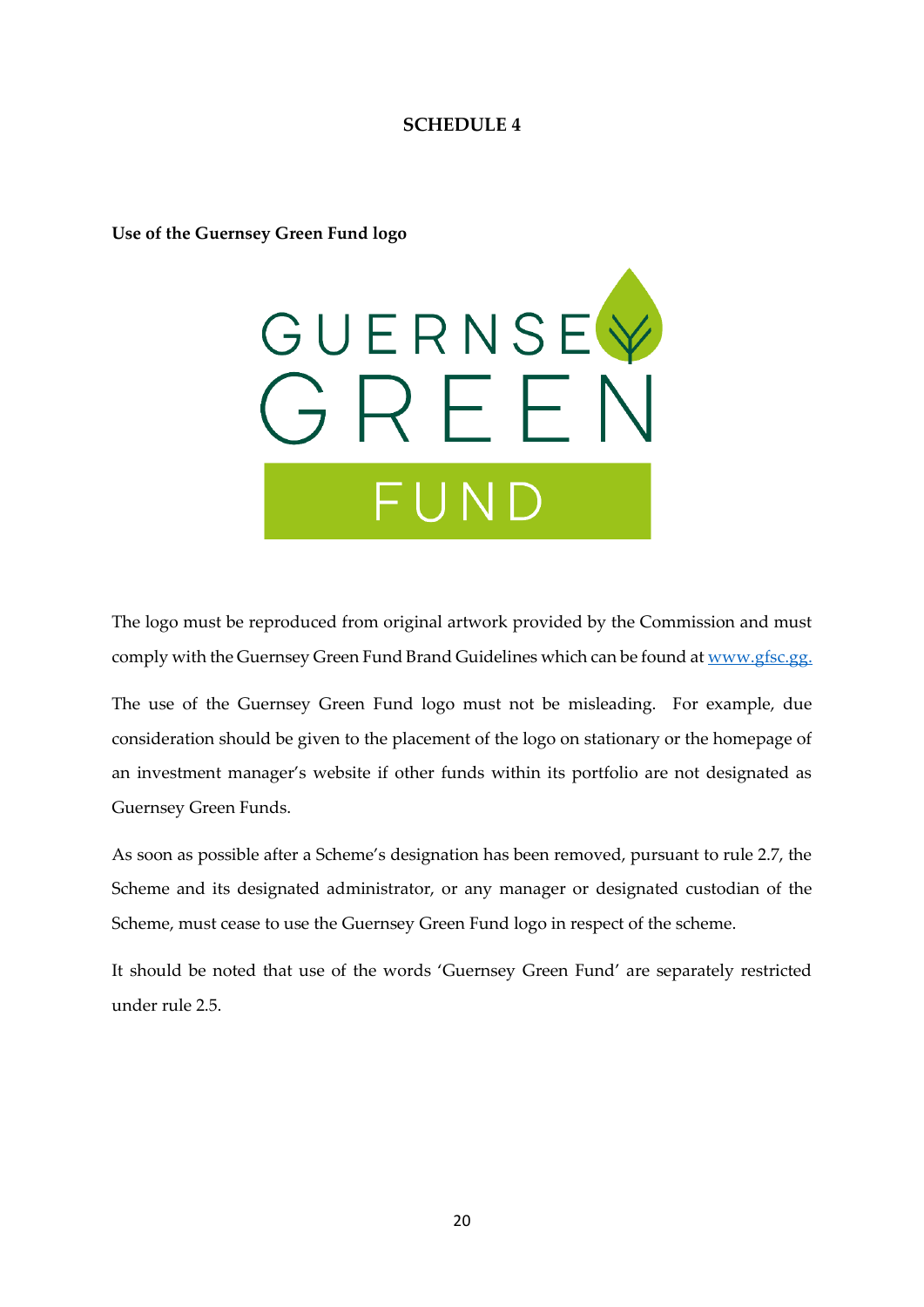### **APPENDIX 1**

## **Common principles for Climate Mitigation Finance Tracking**

| Category            | Sub-category               | Example                                                        |
|---------------------|----------------------------|----------------------------------------------------------------|
| 1. Renewable Energy | 1.1 Electricity Generation | Wind power                                                     |
|                     |                            | Geothermal power (only if net                                  |
|                     |                            | emission reductions can be                                     |
|                     |                            | demonstrated)                                                  |
|                     |                            | Solar power (concentrated solar                                |
|                     |                            | power, photovoltaic power)                                     |
|                     |                            | Biomass or biogas power that does                              |
|                     |                            | not decrease biomass and soil carbon                           |
|                     |                            | pools (only if net emission reductions<br>can be demonstrated) |
|                     |                            | Ocean power (wave, tidal, ocean                                |
|                     |                            | currents, salt gradient, etc.)                                 |
|                     |                            | Hydropower plants (only if net                                 |
|                     |                            | emission reductions can be                                     |
|                     |                            | demonstrated)                                                  |
|                     |                            |                                                                |
|                     | Heat Production or<br>1.2  | Solar water heating and other                                  |
|                     | other renewable energy     | thermal applications of solar power<br>in all sectors          |
|                     | application                |                                                                |
|                     |                            | Thermal applications of geothermal                             |
|                     |                            | power in all sectors                                           |
|                     |                            | Wind-drive pumping systems or                                  |
|                     |                            | similar                                                        |
|                     |                            | Thermal applications of                                        |
|                     |                            | sustainability/produced bioenergy in                           |
|                     |                            | all sectors, incl. efficient, improved<br>biomass stoves       |
|                     |                            |                                                                |
|                     |                            |                                                                |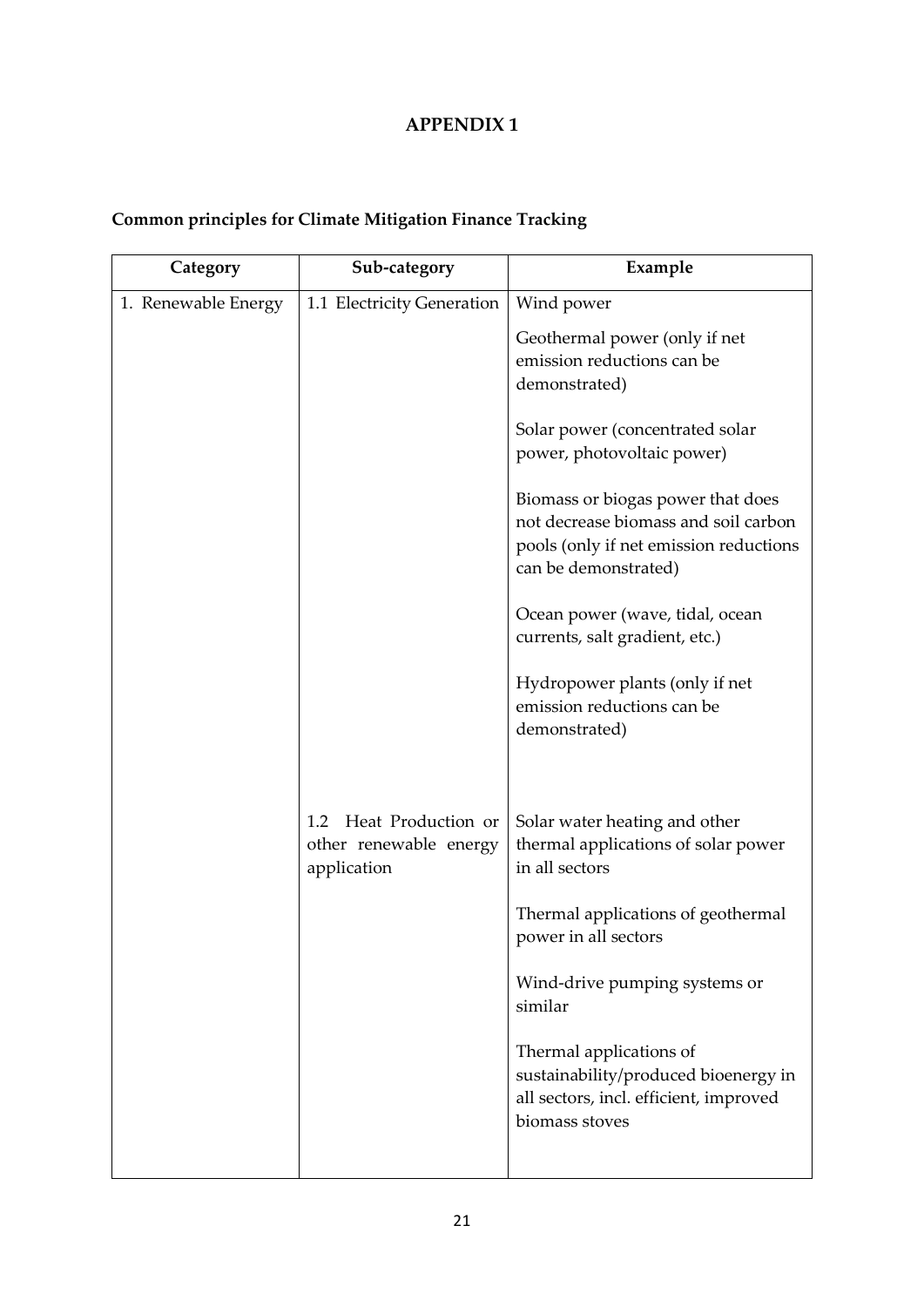|                                                       | 1.3 Transmission<br>systems, greenfield         | New transmission systems (lines,<br>substations) or new systems (e.g. new<br>information and communication<br>technology, storage family, etc.) and<br>mini-grid to facilitate the integration<br>of renewable energy sources into the<br>grid<br>Renewable energy power plant<br>retrofits<br>Improving existing systems to<br>facilitate the integration of renewable                                                                                                                                                                                                                                                                   |
|-------------------------------------------------------|-------------------------------------------------|-------------------------------------------------------------------------------------------------------------------------------------------------------------------------------------------------------------------------------------------------------------------------------------------------------------------------------------------------------------------------------------------------------------------------------------------------------------------------------------------------------------------------------------------------------------------------------------------------------------------------------------------|
| 2. Lower-carbon and<br>efficient energy<br>generation | 2.1 Transmission and<br>distribution systems    | energy sources into grid<br>Retrofit of transmission lines or<br>substations and/or distribution<br>systems to reduce energy use and/or<br>technical losses, excluding capacity<br>expansion                                                                                                                                                                                                                                                                                                                                                                                                                                              |
|                                                       | 2.2 Power Plants                                | Thermal power plant retrofit to fuel<br>switch from a more greenhouse gas<br>intensive fuel to a different, less<br>greenhouse gas intensive fuel type<br>Conversion of existing fossil-fuel<br>based power plant to cogeneration<br>technologies that generate electricity<br>in addition to providing<br>heating/cooling<br>Waste heat recovery improvements<br>Energy efficiency improvement in<br>existing thermal power plant,<br>industrial energy efficiency<br>improvements through the<br>installation of more efficient<br>equipment, changes in processes,<br>reduction of heat losses and/or<br>increased waste heat recovery |
| 3. Energy efficiency                                  | 3.1 Brownfield energy<br>efficiency in industry | Installation of co/generation plants<br>that generate electricity in addition to<br>providing heating/cooling                                                                                                                                                                                                                                                                                                                                                                                                                                                                                                                             |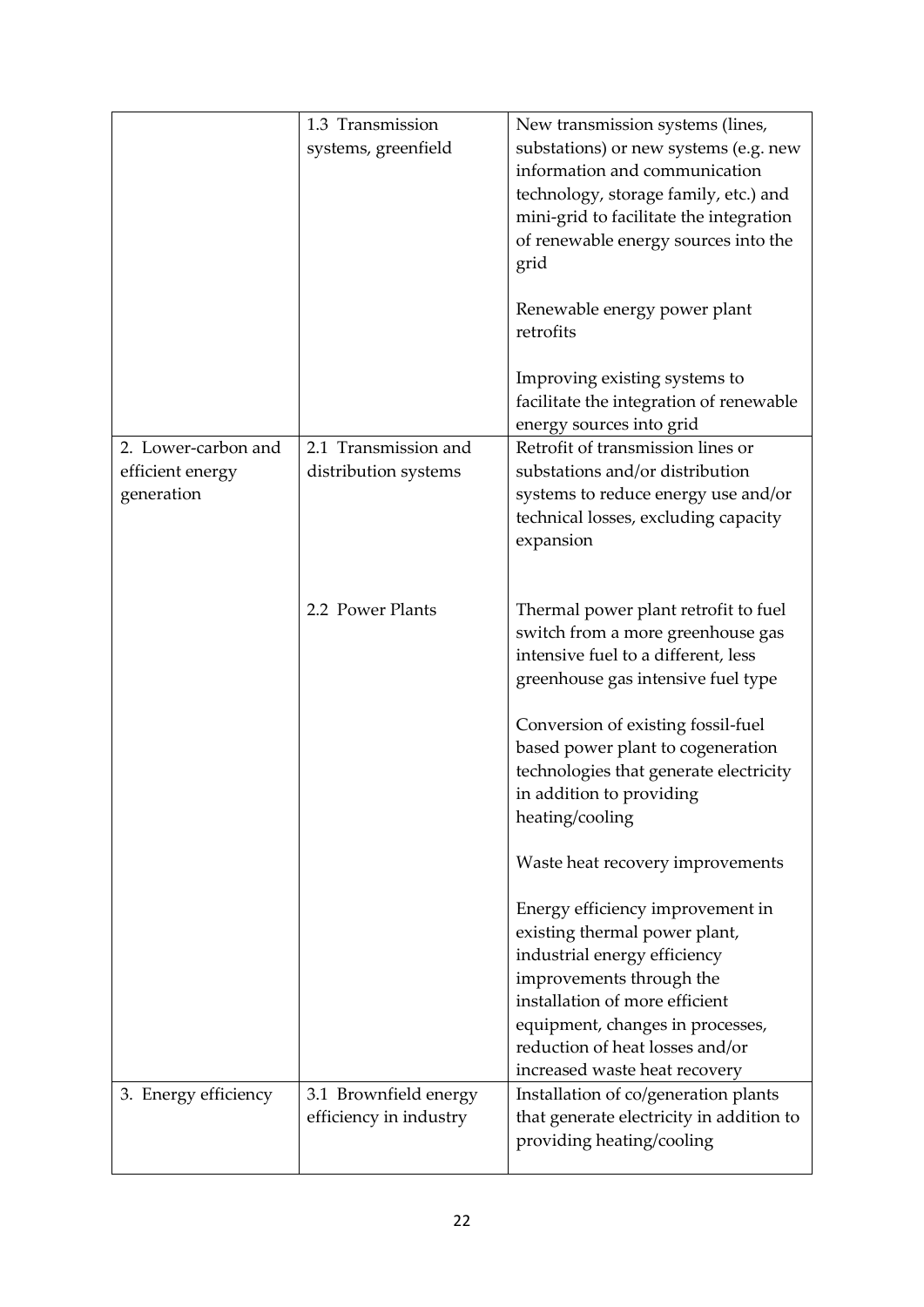|                                                                                                     | More efficient facility replacement of<br>an older facility (old facility retired)                                                                                                   |
|-----------------------------------------------------------------------------------------------------|--------------------------------------------------------------------------------------------------------------------------------------------------------------------------------------|
| 3.2 Brownfield energy<br>efficiency in commercial,<br>public and residential<br>sectors (buildings) | Energy efficiency improvement in<br>lighting, appliances and equipment<br>Substitution of existing<br>heating/cooling systems for buildings<br>by co/generation plants that generate |
|                                                                                                     | electricity in addition to providing<br>heating/cooling                                                                                                                              |
|                                                                                                     | Retrofit of existing buildings:<br>architectural or building changes that<br>enable reduction of energy<br>consumption                                                               |
| 3.3 Brownfield energy<br>efficiency in public<br>services                                           | Energy efficiency improvement in<br>utilities and public services through<br>the installation of more efficient<br>lighting or equipment                                             |
|                                                                                                     | Rehabilitation of district heating<br>systems                                                                                                                                        |
|                                                                                                     | Utility heat loss reduction and/or<br>increased waste heat recovery                                                                                                                  |
|                                                                                                     | Improvement in utility scale energy<br>efficiency through efficient use, and<br>loss reduction                                                                                       |
| 3.4 Vehicle energy<br>efficiency fleet retrofit                                                     | Existing vehicles, rail or boat fleet<br>retrofit or replacement (including the<br>use of lower-carbon fuels, electric or<br>hydrogen technologies, etc)                             |
| 3.5 Greenfield energy<br>efficiency in commercial<br>and residential sectors<br>(buildings)         | Use of highly efficient and<br>architectural designs, energy<br>efficiency and equipment, and<br>building techniques that reduce<br>building energy consumption,                     |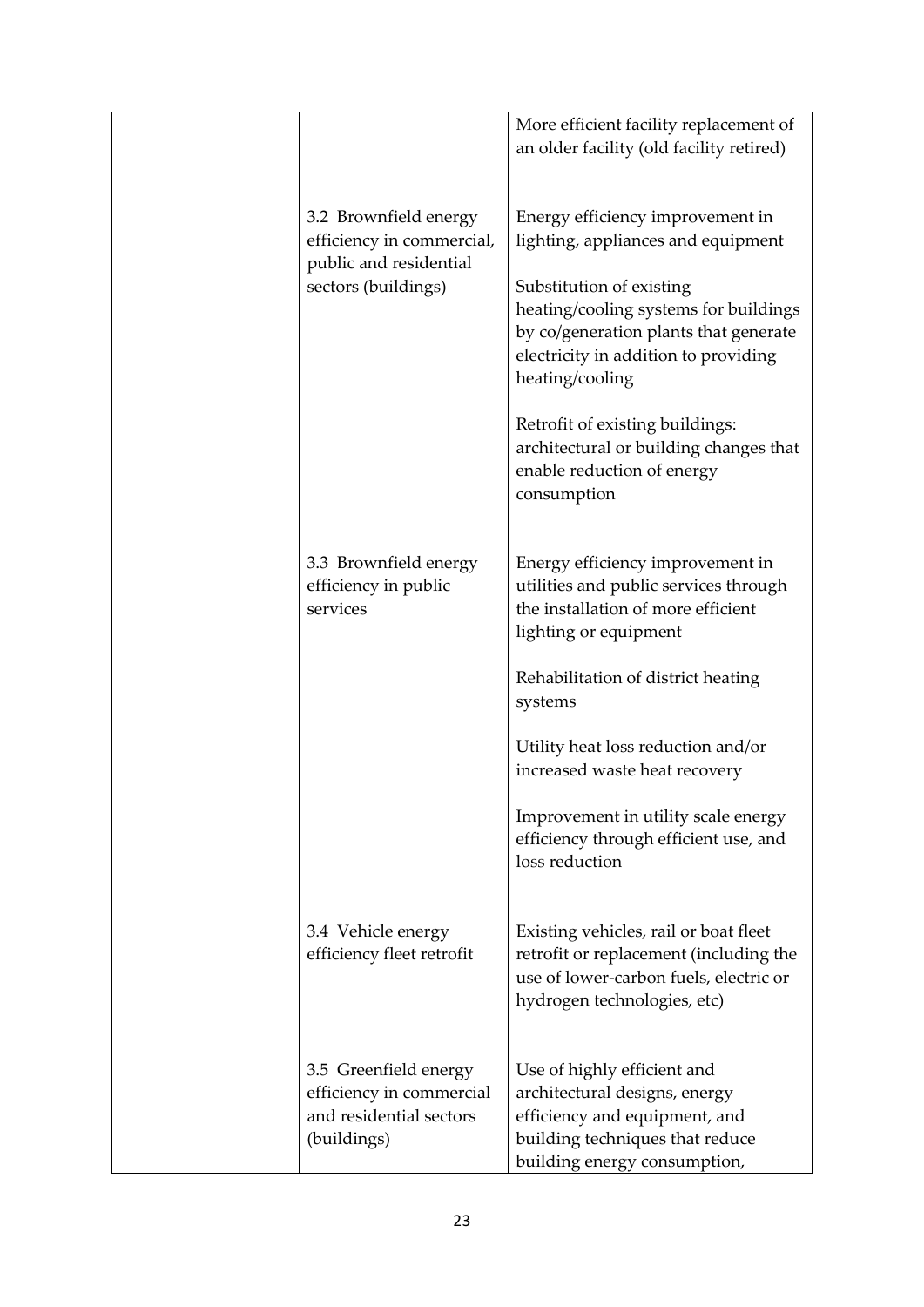|                                          |                                                                       | exceeding available standards and<br>complying with high energy<br>efficiency certification or rating<br>schemes                                                                                                                                                                                                                        |
|------------------------------------------|-----------------------------------------------------------------------|-----------------------------------------------------------------------------------------------------------------------------------------------------------------------------------------------------------------------------------------------------------------------------------------------------------------------------------------|
|                                          | 3.6 Energy audits                                                     | Energy audits to energy end-users,<br>including industries, buildings and<br>transport systems                                                                                                                                                                                                                                          |
| 4. Agriculture,<br>forestry and land-use | 4.1 Agriculture                                                       | Reduction in energy use in traction<br>(e.g. efficient tillage), irrigation and<br>other agriculture processes                                                                                                                                                                                                                          |
|                                          |                                                                       | Agriculture projects that do not<br>deplete and/or improve existing<br>carbon pools (reduction in fertiliser<br>use, rangeland management,<br>collection and use of bagasse, rice<br>husks, or other agricultural waste,<br>low tillage techniques that increase<br>carbon contents of soil, rehabilitation<br>of degraded lands, etc.) |
|                                          | 4.2 Afforestation and<br>reforestation, and<br>biosphere conservation | Afforestation (plantations) on non-<br>forested land                                                                                                                                                                                                                                                                                    |
|                                          |                                                                       | Reforestation on previously forested<br>land                                                                                                                                                                                                                                                                                            |
|                                          |                                                                       | Sustainable forest management<br>activities that increase carbon stocks<br>or reduce the impact of forestry<br>activities                                                                                                                                                                                                               |
|                                          |                                                                       | Biosphere conservation projects<br>(including payments for ecosystem<br>services) targeting reducing<br>emissions from the deforestation or<br>degradation of ecosystems                                                                                                                                                                |
|                                          | 4.3 Livestock                                                         | Livestock projects that reduce<br>methane or other greenhouse gas<br>emissions (manure management with<br>biodigestors, etc.)                                                                                                                                                                                                           |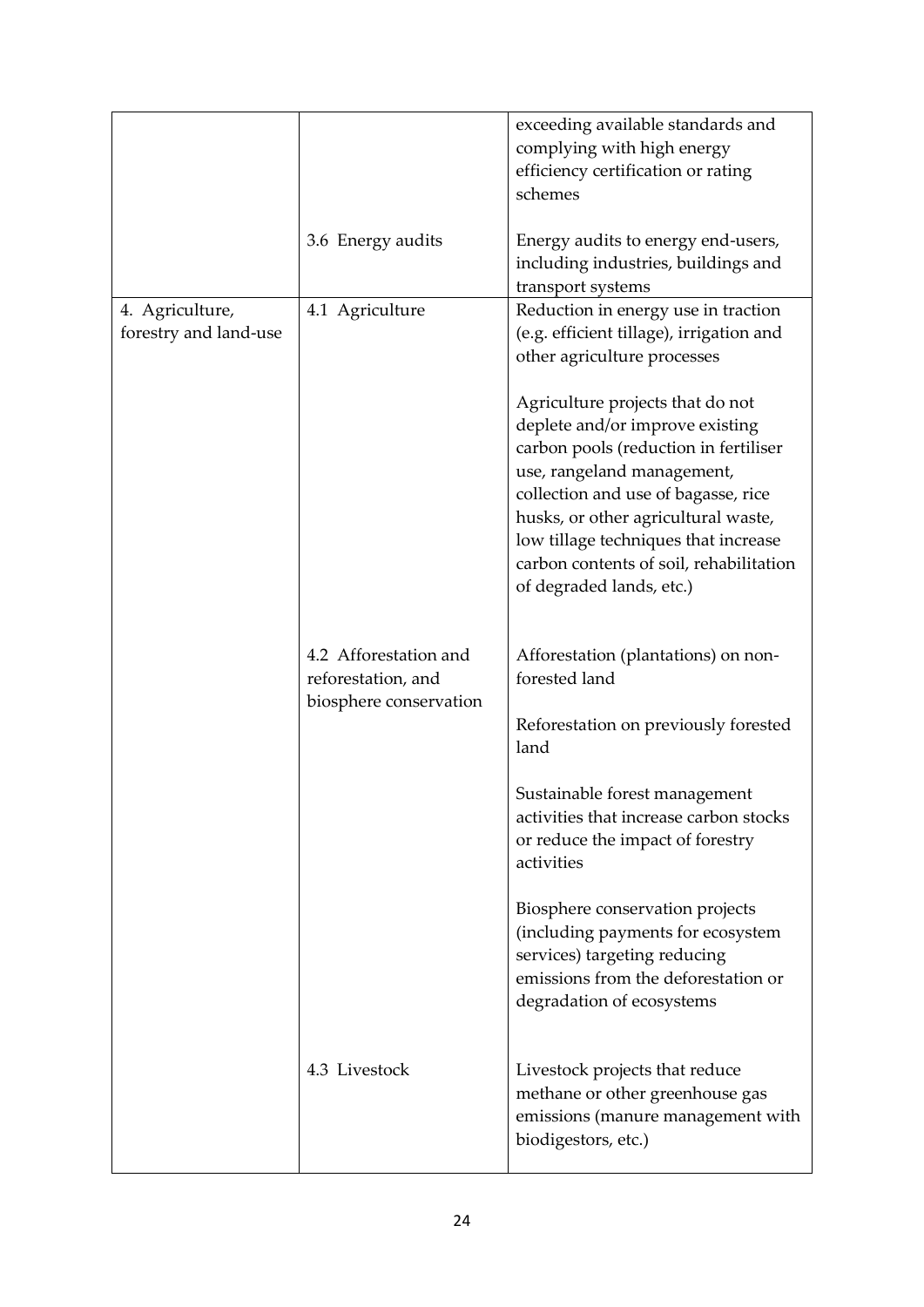|                                              | 4.4 Biofuels                              | Production of biofuels (including                                                                                                                                                                                                  |
|----------------------------------------------|-------------------------------------------|------------------------------------------------------------------------------------------------------------------------------------------------------------------------------------------------------------------------------------|
|                                              |                                           | biodiesel and bioethanol)                                                                                                                                                                                                          |
| 5. Non-energy<br>greenhouse gas<br>reduction | 5.1 Fugitive emissions                    | Reduction of gas flaring or methane<br>fugitive emissions in the oil and gas<br>industry                                                                                                                                           |
|                                              |                                           | Coal mine methane capture                                                                                                                                                                                                          |
|                                              | 5.2 Carbon capture and<br>storage         | Projects for carbon capture and<br>storage technology that intend to<br>prevent release of large quantities of<br>CO2 into the atmosphere from fossil<br>fuel use in power generation and<br>process emissions in other industries |
|                                              | 5.3 Air conditioning and<br>refrigeration | Retrofit to existing industrial,<br>commercial and residential<br>infrastructure to switch to cooling<br>agent with lower global warming<br>potential                                                                              |
|                                              | 5.4 Industrial processes                  | Reduction in greenhouse gas<br>emissions resulting from industrial<br>process improvements and cleaner<br>production (e.g. cement, chemical),<br>excluding carbon capture and storage                                              |
| 6. Waste and                                 |                                           | Treatment of wastewater if not a                                                                                                                                                                                                   |
| wastewater                                   |                                           | compliance requirement (e.g.                                                                                                                                                                                                       |
|                                              |                                           | performance standard or safeguard)<br>as part of a larger project that reduces                                                                                                                                                     |
|                                              |                                           | methane emissions (only if net                                                                                                                                                                                                     |
|                                              |                                           | emission reductions can be                                                                                                                                                                                                         |
|                                              |                                           | demonstrated)                                                                                                                                                                                                                      |
|                                              |                                           | Waste management and waste-to-<br>energy projects that reduce methane<br>emissions and generate energy (e.g.<br>incineration of waste, landfill gas<br>capture, and landfill gas combustion)                                       |
|                                              |                                           | Waste-recycling projects that recover                                                                                                                                                                                              |
|                                              |                                           | or reuse materials and waste as                                                                                                                                                                                                    |
|                                              |                                           | inputs into new products or as a                                                                                                                                                                                                   |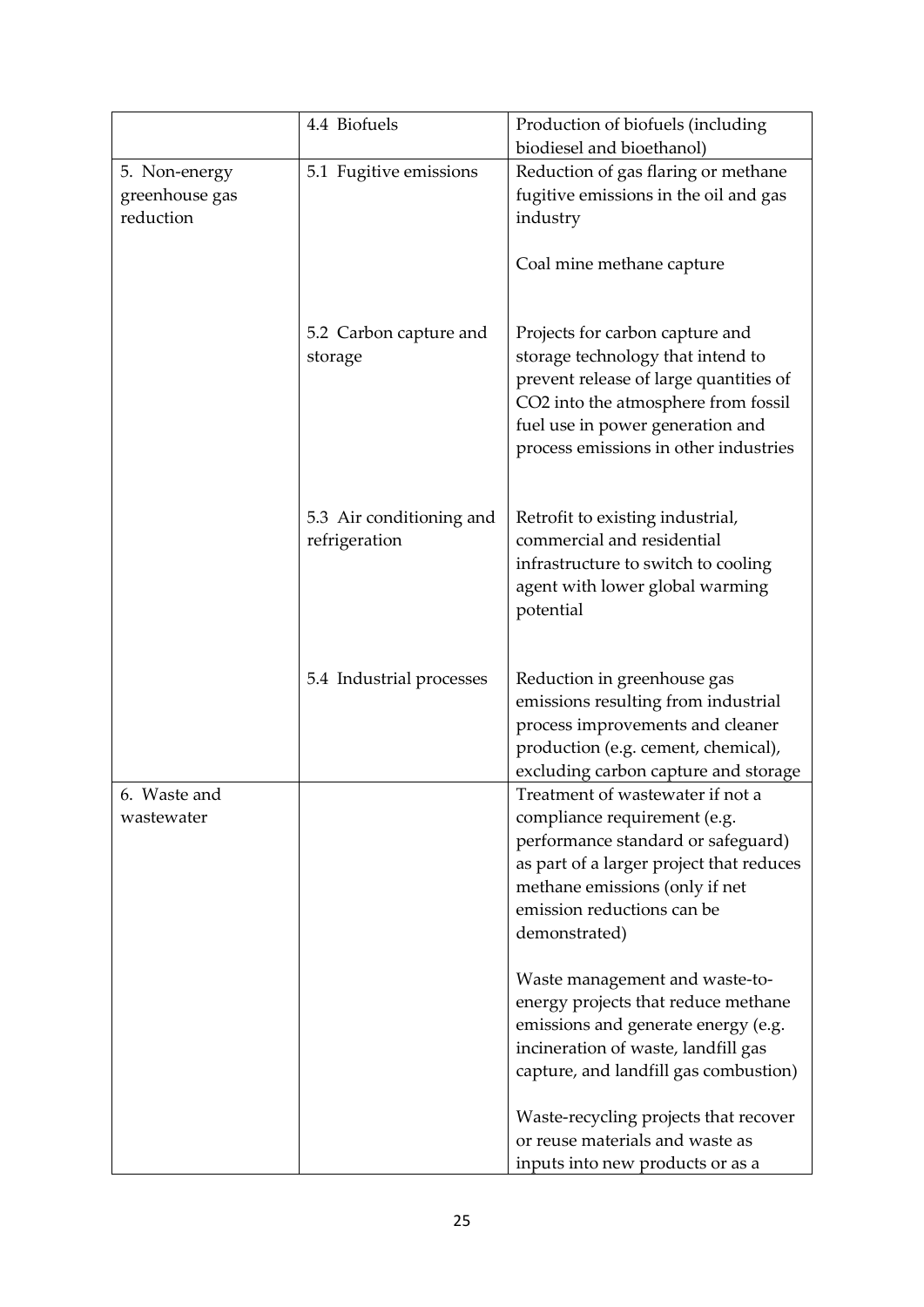|               |                           | resource (only if net emission                                              |
|---------------|---------------------------|-----------------------------------------------------------------------------|
|               |                           | reductions can be demonstrated)                                             |
| 7. Transport  | 7.1 Urban transport       | Urban mass transit                                                          |
|               | modal change              |                                                                             |
|               |                           | Non-motorised transport (bicycles                                           |
|               |                           | and pedestrian mobility)                                                    |
|               |                           |                                                                             |
|               | 7.2 Transport oriented    | Integration of transport and urban                                          |
|               | urban development         | development planning (dense                                                 |
|               |                           | development, multiple land-use,                                             |
|               |                           | walking communities, transit                                                |
|               |                           | connectivity, etc.) leading to a                                            |
|               |                           | reduction in the use of passenger cars                                      |
|               |                           | Transport demand management                                                 |
|               |                           | measures to reduce GHG emissions                                            |
|               |                           | (e.g. speed limits, high-occupancy                                          |
|               |                           | vehicle lanes, congestion                                                   |
|               |                           | charging/road pricing, parking                                              |
|               |                           | management, restriction or                                                  |
|               |                           | auctioning of licence plates, car-free                                      |
|               |                           | city areas, low emission zones)                                             |
|               |                           |                                                                             |
|               | 7.3 Inter-urban transport | Railway transport ensuring a modal                                          |
|               |                           | shift of freight and/or passenger<br>transport from road to rail            |
|               |                           | (improvement of existing lines or                                           |
|               |                           | construction of new lines)                                                  |
|               |                           |                                                                             |
|               |                           | Waterways transport ensuring a                                              |
|               |                           | modal shift of freight and/or                                               |
|               |                           | passenger transport from road to                                            |
|               |                           | waterways (improvement of existing<br>infrastructure or construction of new |
|               |                           | infrastructure)                                                             |
| 8. Low-carbon | 8.1 Products or           | Projects producing components,                                              |
| technologies  | equipment                 | equipment or infrastructure                                                 |
|               |                           | dedicated for the renewable and                                             |
|               |                           | energy efficiency sectors                                                   |
|               |                           |                                                                             |
|               | 8.2 R&D                   | Research and development of                                                 |
|               |                           | renewable energy or energy                                                  |
|               |                           | efficiency technologies                                                     |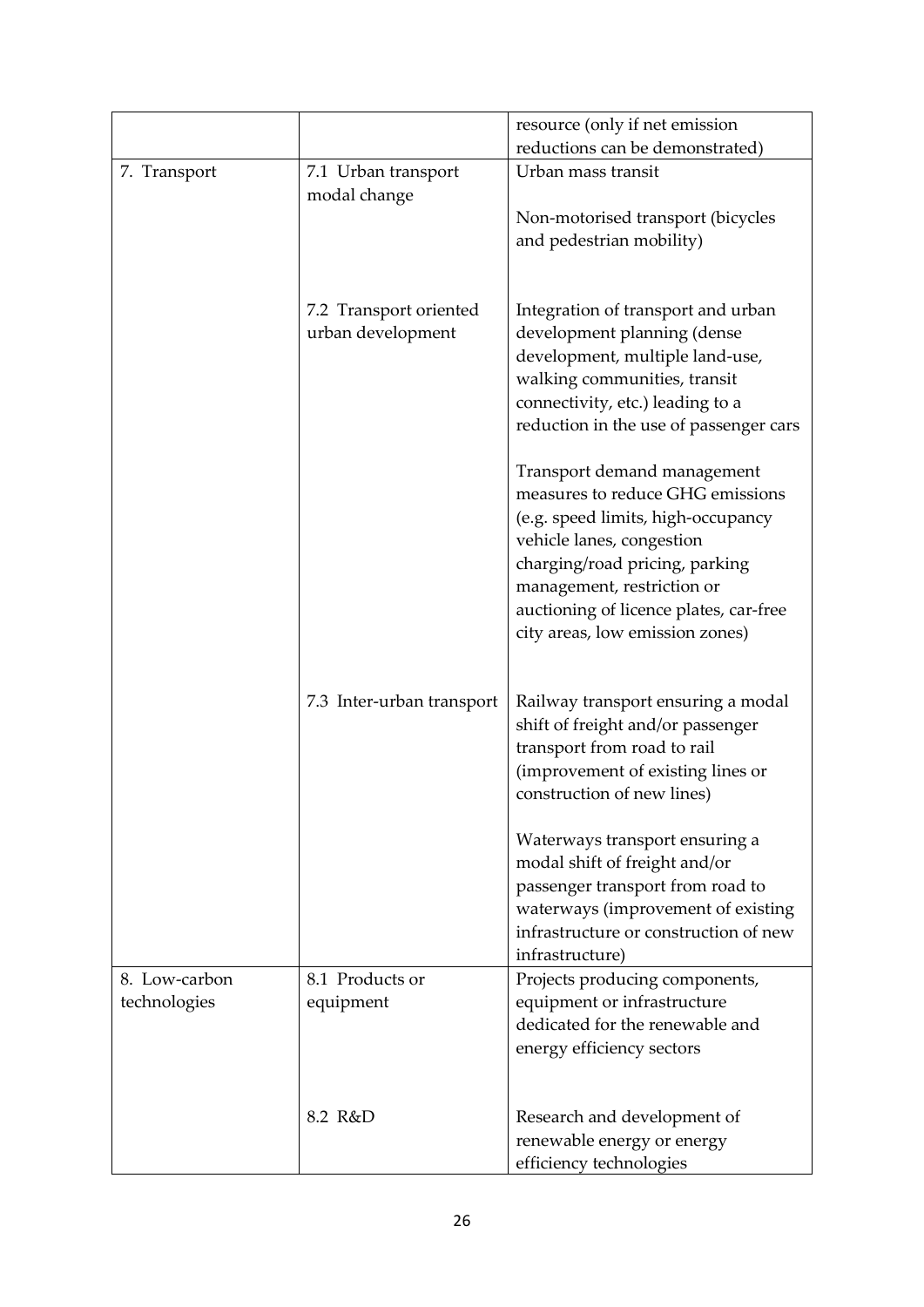| 9. Cross-cutting | 9.1 Support to national,    | Mitigation national, sectoral, or         |
|------------------|-----------------------------|-------------------------------------------|
| issues           | regional or local policy,   | territorial policies/planning/action      |
|                  | through technical           | plan policy/planning/institutions         |
|                  | assistance or policy        |                                           |
|                  | lending, fully or partially | Energy sector policies and                |
|                  | dedicated to climate        | regulations (energy efficiency            |
|                  | change policy or action     | standards or certification schemes;       |
|                  |                             | energy efficiency procurement             |
|                  |                             | schemes; renewable energy policies)       |
|                  |                             | Systems for monitoring the emissions      |
|                  |                             | of greenhouse gases                       |
|                  |                             | Efficient pricing of fuels and            |
|                  |                             | electricity (subsidy rationalisation      |
|                  |                             | efficient end-user tariffs and efficient  |
|                  |                             | regulations on electricity generation,    |
|                  |                             | transmission or distribution)             |
|                  |                             | Education, training, capacity building    |
|                  |                             | and awareness raising on climate          |
|                  |                             | change mitigation/sustainable             |
|                  |                             | energy/sustainable transport;             |
|                  |                             | mitigation research                       |
|                  |                             | Other policy and regulatory activities,   |
|                  |                             | including those in non-energy             |
|                  |                             | sectors, leading to climate change        |
|                  |                             | mitigation or mainstreaming of            |
|                  |                             | climate action                            |
|                  | 9.2 Other activities with   | Any other activity not included in        |
|                  | net greenhouse gas          | this list for which the results of an ex- |
|                  | reduction                   | ante greenhouse gas accounting            |
|                  |                             | (undertaken according to commonly         |
|                  |                             | agreed methodologies) show                |
|                  |                             | emission reductions                       |
|                  |                             |                                           |
|                  | 9.3 Financing               | Carbon markets and finance                |
|                  | instruments                 | (purchase, sale, trading, financing       |
|                  |                             | and other technical assistance).          |
|                  |                             | Includes all activities related to        |
|                  |                             | compliance-grade carbon assets and        |
|                  |                             | mechanisms, such as CDM, JI, AAUs         |
|                  |                             | as well as well-established voluntary     |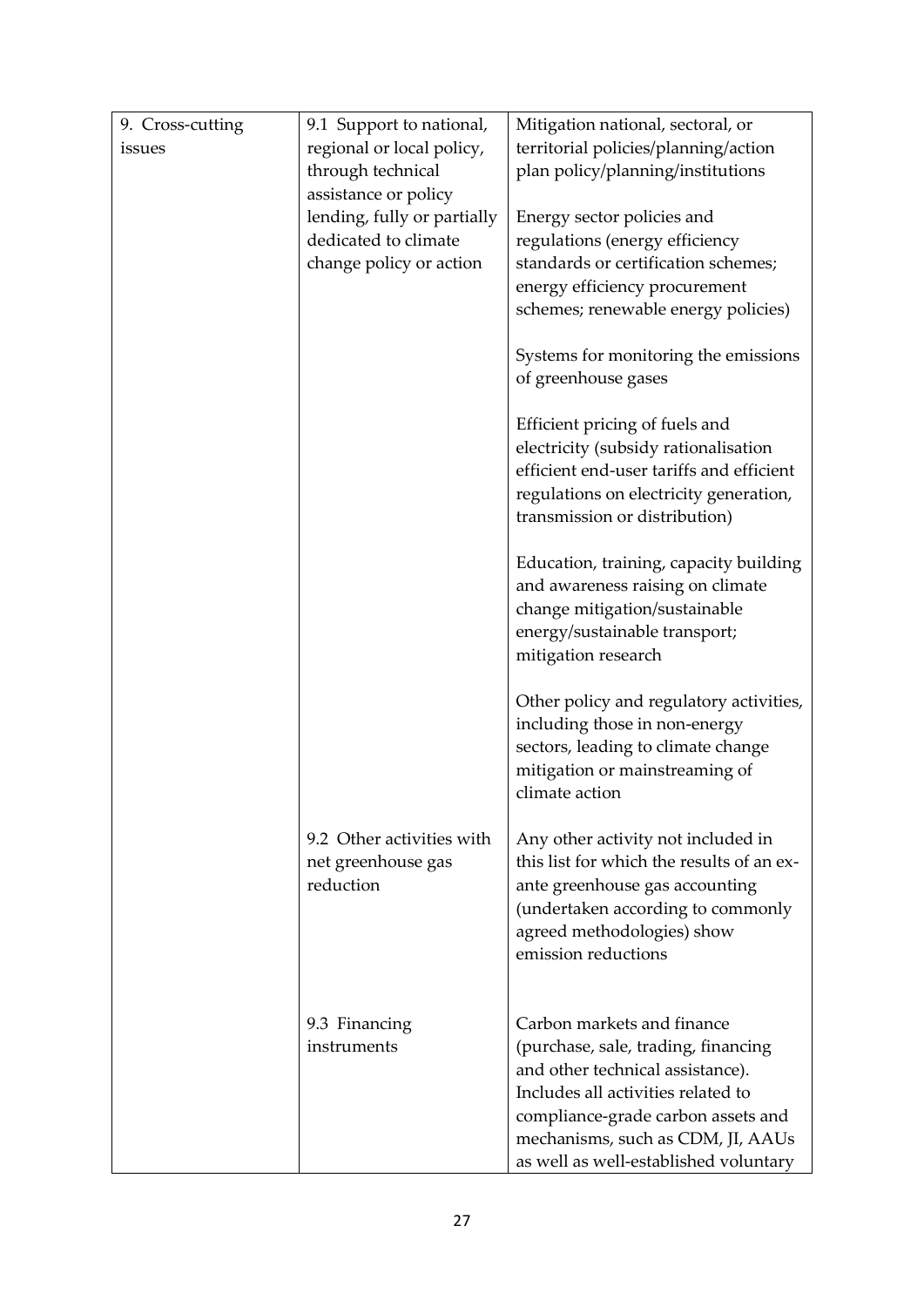|  | carbon standards like VCS or Gold |
|--|-----------------------------------|
|  | Standard                          |